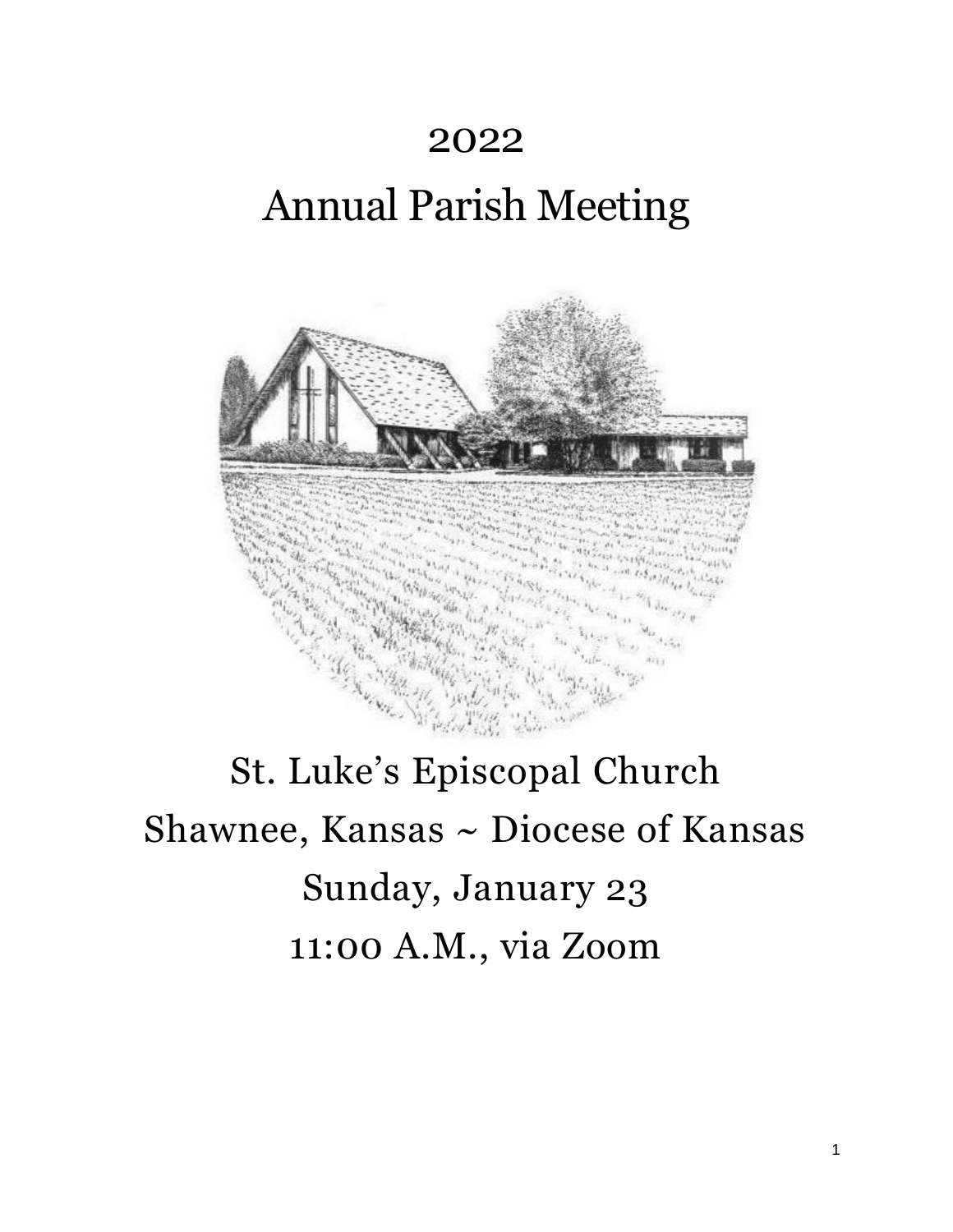# **Agenda**

# **Opening Prayer & Call to Order**

Quorum Declared (25 members present) Appointment of Recorder for Annual Meeting Appointment of Teller – Shara Brice – Polling via Zoom Father Jonathan's Address to the Gathering

### Business

| THANK YOU TO OUTGOING VESTRY MEMBERS: DENNIS PHILLIPS AND DEBBIE FOWLER5<br>ELECTION/ANNOUNCEMENT OF NEW VESTRY MEMBERS: CARRIE ROESNER, CHRISTY KELLER5<br>ELECTION/ANNOUNCEMENT OF NEW PARISH DELEGATE: ANNE KNIGGENDORF, DELEGATE. THREE YEAR<br>ELECTION/NOMINATING COMMITTEE FOR 2023 VESTRY: CHERYL BALL, ROSE WREDE, MELISSA PFAU, CHUCK |
|-------------------------------------------------------------------------------------------------------------------------------------------------------------------------------------------------------------------------------------------------------------------------------------------------------------------------------------------------|
|                                                                                                                                                                                                                                                                                                                                                 |
|                                                                                                                                                                                                                                                                                                                                                 |
|                                                                                                                                                                                                                                                                                                                                                 |
|                                                                                                                                                                                                                                                                                                                                                 |
|                                                                                                                                                                                                                                                                                                                                                 |
|                                                                                                                                                                                                                                                                                                                                                 |
|                                                                                                                                                                                                                                                                                                                                                 |
|                                                                                                                                                                                                                                                                                                                                                 |

**Other business:** 

**Motion to Adjourn**

**Closing Prayer**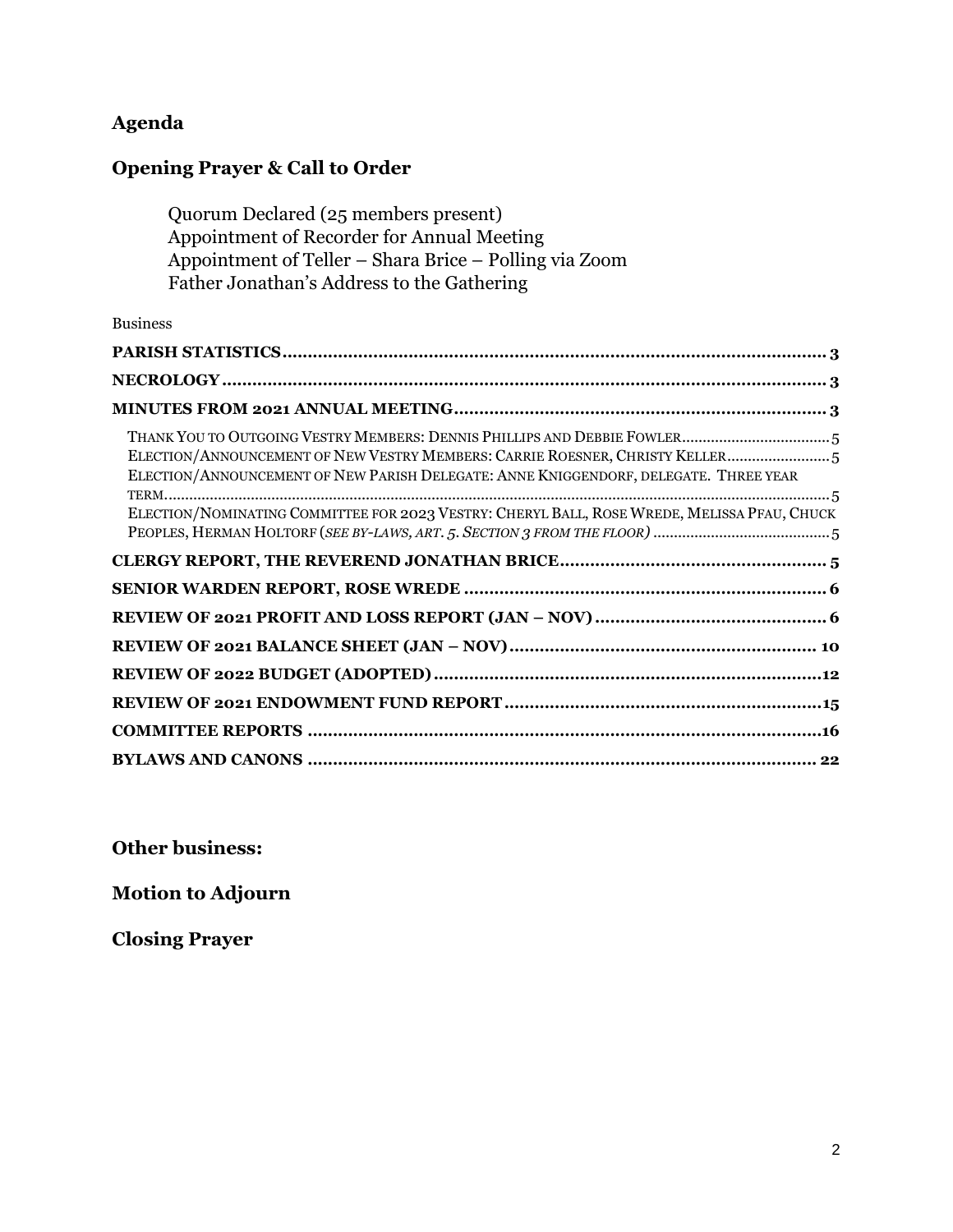<span id="page-2-0"></span>

|                 | 2012 | 2013 | 2014 | 2015 | 2016 | 2017 | 2018 | 2019 | 2020       | 2021  |
|-----------------|------|------|------|------|------|------|------|------|------------|-------|
| <b>AVG</b>      | 114  | 97   | 84   | 82   | 84   | 86.7 | 77   | 77   | <b>TBD</b> |       |
| 8:30 a.m        | 23   | 21   | 15   |      | 19   | 21   | 20   | 20   |            | $12*$ |
| $10:30$ a.m.    | 92   | 92   | 69   |      | 65   | 64   | 59   | 57   |            | $37*$ |
| <b>ALL SERV</b> | 7045 | 5526 | 4455 | 4269 | 4275 | 4571 | 3972 | 4152 |            |       |
|                 |      |      |      |      |      |      |      |      |            |       |
| <b>Baptisms</b> | 4    | 0    | 6    | 0    | 2    | 2    |      |      |            |       |
| Confirmations   | 10   | 0    |      | 0    | 4    | 0    |      |      | 0          |       |
| Weddings        |      | 4    | 0    | 3    | 2    |      |      |      |            |       |
| <b>Funerals</b> | ົ    | 9    | 4    | 0    | 2    | ົ    | ⌒    |      | ◠          |       |

### **Parish Statistics**

<span id="page-2-1"></span>\*In-person worships were the only figures used to determine the average attendance for 2021

### **Necrology**

| 7/15  | Owen Uhrmacher       | Service in Overland Park, KS |
|-------|----------------------|------------------------------|
| 8/19  | Maxine Liebst        | Service in Kansas City, MO   |
| 9/11  | Jim "Spike" Speicher | Service at St. Luke's        |
| 9/15  | Joan Duran           | Service at St. Luke's        |
| 12/30 | Chuck Owens          |                              |

Let us pray:

Almighty God, with whom still live the spirits of those who die in the Lord, and with whom the souls of the faithfully departed are in joy and felicity: We give you heartfelt thanks for the good examples of all your servants, who, having finished their course in faith, now find rest and refreshment. May we, with all who have died in the true faith of your holy Name, have perfect fulfillment and bliss in your eternal and everlasting glory, through Jesus Christ our Lord. Amen.

### **Minutes from 2021 Annual Meeting**

<span id="page-2-2"></span>VIA ZOOM - January 31, 2021

**Opening prayer and call to order:** The meeting was called to order at 11:40 AM by Father Jonathan Brice. The meeting agenda and annual reports were emailed to parishioners in advance of the meeting. Christine Uhrmacher was appointed Recorder for the Annual Meeting. Shara Brice was appointed Teller for the meeting; polling to be conducted via electronic voting. There were 41 parishioners present via Zoom (number later revised to 47). Shara Brice established that a quorum was present. Fr. Jonny offered the opening prayer.

**Rector's Address to the Gathering:** Fr. Jonny shared a PowerPoint with pictures of parish activities and discussed the past year of incredible transition for our church. St. Luke's enjoyed many fun activities for the first two months of 2020 as we welcomed Fr. Jonny and Shara Brice. Then, to keep our parishioners safe during the pandemic, the decision was made to end in-person, indoor worship services after March 8, 2020. Fr. Jonny reflected on all the work done by the vestry, the technology team, and all of the many parishioners that went into re-imagining church at St. Luke's. We learned to provide services both on-line and outdoor, offered children and family ministries on-line, and continued programs such as Noonday Refresher, Lenten studies, and Coffee Hour through Zoom. There were many thanks offered to all of the ministry leaders at St. Luke's for their dedication and service to St. Luke's, making it possible to carry on successfully through a very challenging year.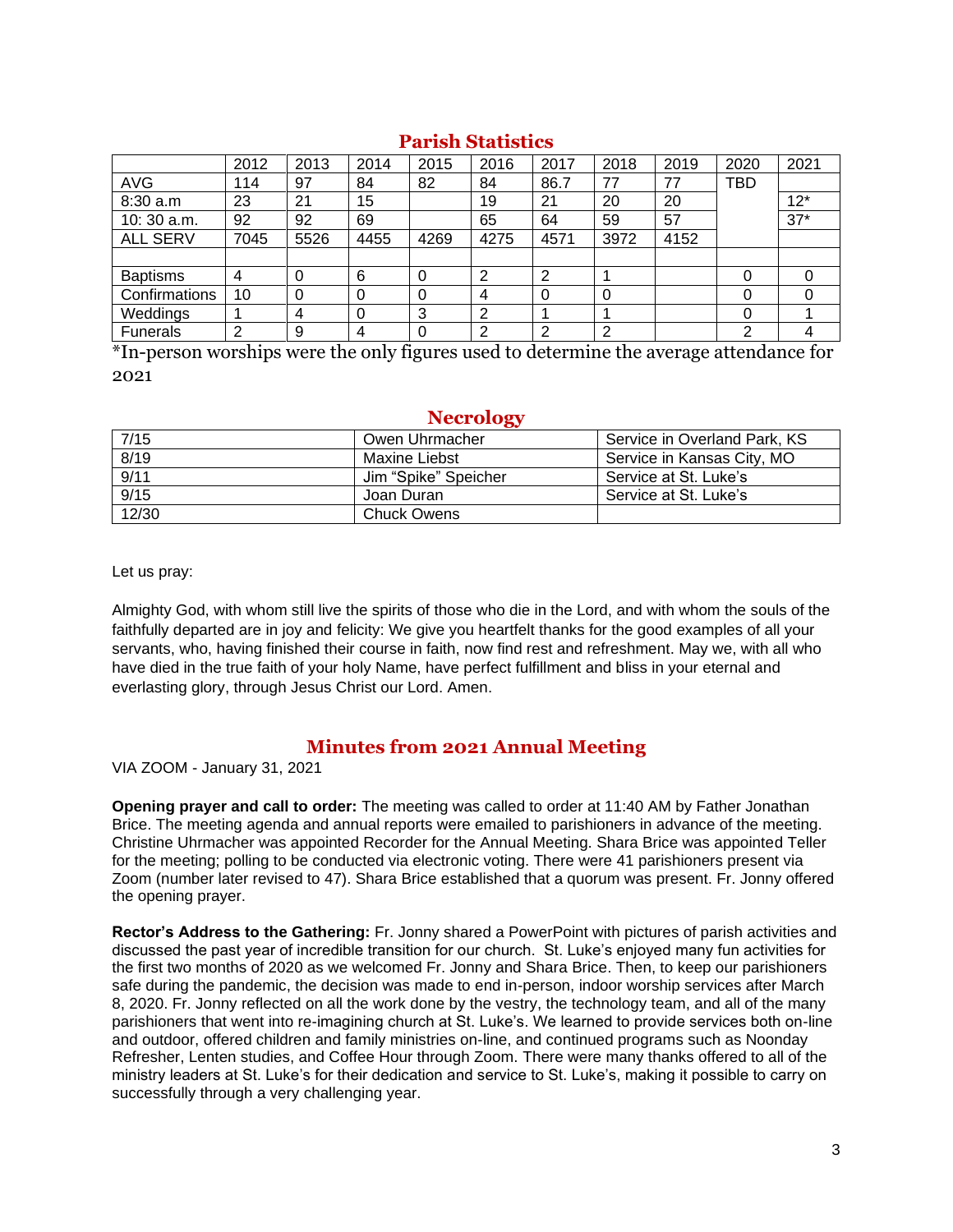**Deacon Karen Wichael's Address to the Gathering:** Deacon Karen reflected on the past year and her relationship with Fr. Jonny; she expressed that she was glad they could provide so much service to others. Deacon Karen has enjoyed doing morning prayer when Fr Jonny isn't available, and also leading the Wednesday Prayer group. Deacon Karen enjoys participating in vestry meetings and staff meetings. She continues to be active in diocesan activities—often remotely due to the pandemic, and she loves working with the Minster group along with staff from St. Paul's and St. Michael's. Deacon Karen is also working with the Vines and Branches groups. Deacon Karen thanked Tim Rohrer for building the Little Pantry and shared a letter of gratitude from a grateful community member. She shared that she is very grateful to be in the St. Luke's Church community.

**Senior Warden's Address to the Gathering:** Rosie Wrede thanked Maxine Jones who had kept track of neighborhood zones before retiring from that ministry this past year. Necessity bore out the Vines and Branches program, and the response has been good. Rosie wants to make sure every person is included and will keep working with the program to keep parishioners connected.

Rosie is happy that the children's program has grown; she shared that Zoom allows the program to go all around the country. There are plans to continue the Zoom programs for Sunday School even when we go back to in-person services.

**The Necrology for 2020:** Prayers were offered for Charles Smith, Joanne Sherman, Shara Crawford, John Hall, and Tom Woodman. The prayer was offered by Deacon Karen.

**Approval of Minutes:** The annual meeting minutes for 2020 were available electronically for the parish to review. A Zoom poll question was submitted to parishioners: Do you agree to approve the minutes for the 2020 Annual Parish Meeting? Choose: Agree, Disagree or Abstain.

Parishioners approved the minutes for the 2020 Annual Parish Meeting with 100% agreed.

**Thank You Outgoing Vestry Members:** Fr. Jonny recognized the outgoing vestry members—Mary Hayselden, Becky Stanley and Brenda Carl. He thanked them for their service in a year unlike any other, and for being such a help to St. Luke's with the pandemic circumstances.

**Election/Announcement of New Vestry Members:** the slate of new vestry members was presented to the parish: Tom Grandgenett, Tim Rohrer and June Cassingham. A Zoom poll question was submitted to parishioners: Do you agree to support the slate of new vestry members: Tom Grandgenett, Tim Rohrer and June Cassingham? Choose: Agree, Disagree or Abstain.

Parishioners approved the slate of new vestry members with 100% agreed.

Congratulations were offered to the new vestry members.

**Election/Announcement of New Parish Delegate and Alternate:** the slate of delegate and alternate was presented to the parish: Terrell Mann as delegate and Victor Clarke as alternate, for a 3-year term. A Zoom poll question was submitted to parishioners: Do you agree to support the new parish delegate Terrell Mann and alternate delegate Victor Clarke, for a 3-year term? Choose: Agree, Disagree or Abstain.

Parishioners approved the slate of delegate and alternate with 100% agreed.

**Election/Nominating Committee for 2022 Vestry:** the slate of members for the nominating committee for the 2022 vestry was presented to the parish: Cheryl Ball, Rose Wrede, and Melissa Pfau. A Zoom poll question was submitted to parishioners: Do you agree to support the nominating committee for the 2022 Vestry: Cheryl Ball, Rose Wrede, Melissa Pfau? Choose Agree, Disagree or Abstain.

Parishioners approved the slate of members for the nominating committee for the 2022 vestry with 100% agreed.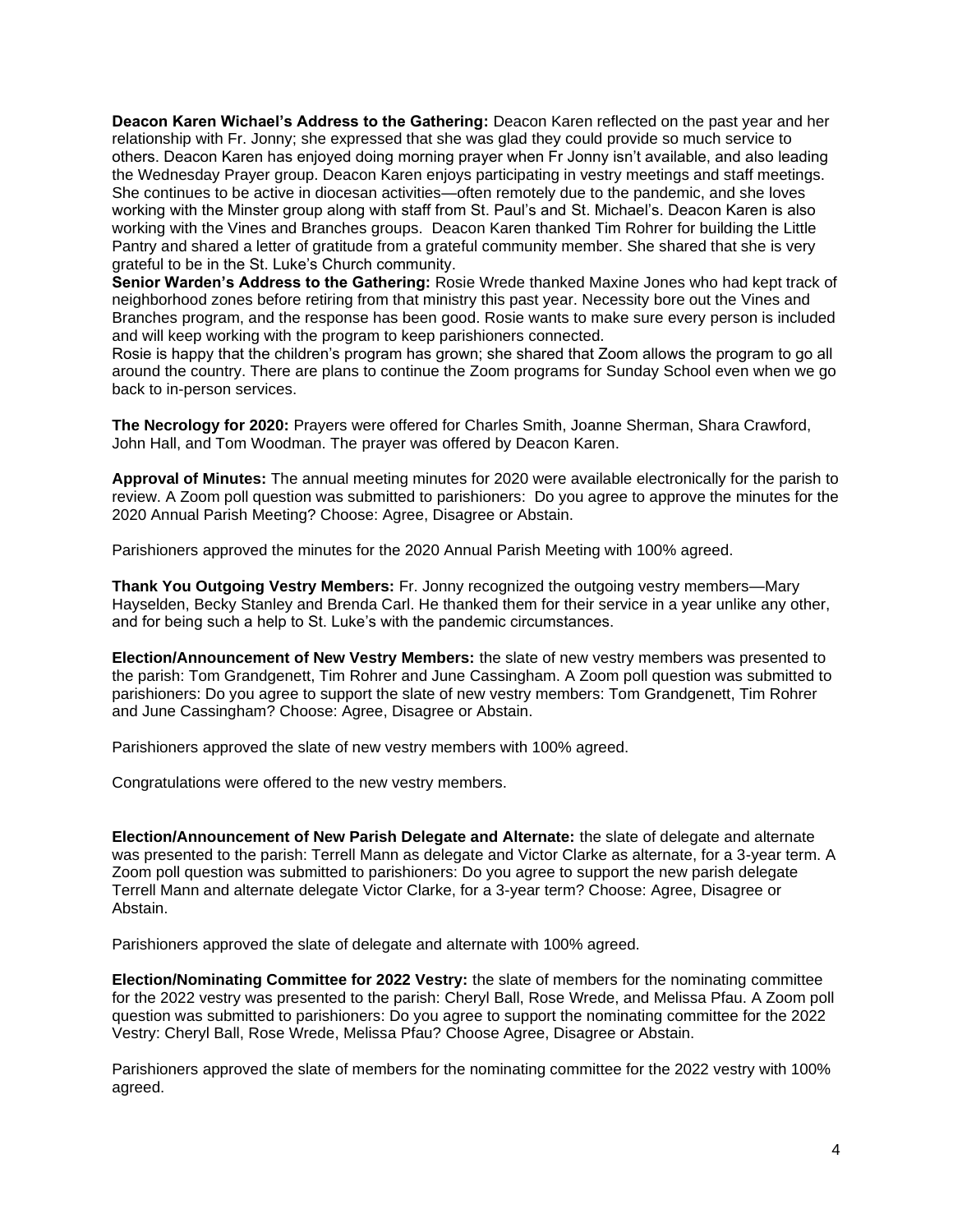Financial Reports presented by Melisa Pfau ---Review of 2020 profit and loss report. Income/budget deficit \$9,240.74. pretty on point with previous years. Expenses 196,085.27.

Review of Balance Sheet – some \$ left over from MMary salary moved to money market account \$7000 PPP loan (payment protection plan)Steve in process of completing paperwork—likely not have to pay that back (government loan from the SBA)

Restricted funds – set aside \$ for specific purpose.

We have \$16K+ in Agape—let Fr. Jonny know if someone has a need.

Budget for next year pledges \$169,404 total income \$174,854 reviewed expenses have met apportionment every month. Have salary for secretary in the budget if we do hire someone. Decreased music staff d/t budget.Christian ed can tap into the endowment for VBS. Deacon Karen serves as our supply priest, so budget for that is \$0. We have a \$20K deficit from budget to expenses. Discussion: We do have a deacon's discretionary fund—about \$300.

Zoom Poll: Do you agree to adopt the annual financial reports?

Choose one: Agree, Disagree or Abstain ---100%

Maxine commented on how great that the Agape fund was well funded.

• Endowment Fund Report --- presented with the financial reports, Fr. Jonny thanked Rich Lavin for his service on the Endowment board.

Zoom Poll: Do you agree to adopt the Endowment Fund Annual Report?

Choose one: Agree, Disagree or Abstain ---100%

• Other business: ---Shara commented on women in leadership at SLC!

Steve Mann—wants everyone to know that the Endowment has funds that they give back to the church based vestry needs. on \$2900 ed/\$1400 general—available on Vestry request. Melissa discussed some of the options for utilizing those moneys.

All the Vestry for 2021 Melissa P, Rose W, Herman H, Chuck P, Tom G, Tim R, June C, Dennis P, Pat L Fr. Jonny thanked Melissa for her service. And Shara for helping with setting/planning of annual meeting. Junior Dennis Senior Rose—to be voted on by vestry. Fr. Jonny would like big meetings like this once a month. Zoom is a good way to get to know everyone. Looks forward to in-person meeting again. Shara did a Menti poll—biggest words to describe oneself as a member of SLC=loved loving, family, grateful, fellowship prayerful, blessed. Melissa asked about powerpoint presentation—will try to make available on the website.

• Motion to Adjourn --- Rose wrede offered a motion to adjourn, seconded by tom Hayselden 1253: confirmed by a wave.

• Closing Prayer---Fr. Jonny

*These annual meeting minutes have been recorded and transcribed by Christine Uhrmacher, and respectfully submitted on January 12, 2020, to the senior warden and the rector.*

<span id="page-4-0"></span>Thank You to Outgoing Vestry Members: Dennis Phillips and Debbie Fowler

<span id="page-4-1"></span>Election/Announcement of New Vestry Members: Carrie Roesner and Christy Keller

<span id="page-4-2"></span>Election/Announcement of New Parish Delegate and alternate: Anne Kniggendorf, delegate. Three year term.

<span id="page-4-3"></span>Election/Nominating Committee for 2022 Vestry: Cheryl Ball, Rose Wrede, Melissa Pfau, Chuck Peoples and Herman Holftorf (*see by-laws, art. 5. Section 3 from the floor)*

## **Clergy Report, The Reverend Jonathan Brice**

<span id="page-4-4"></span>Powerpoint given during Zoom meeting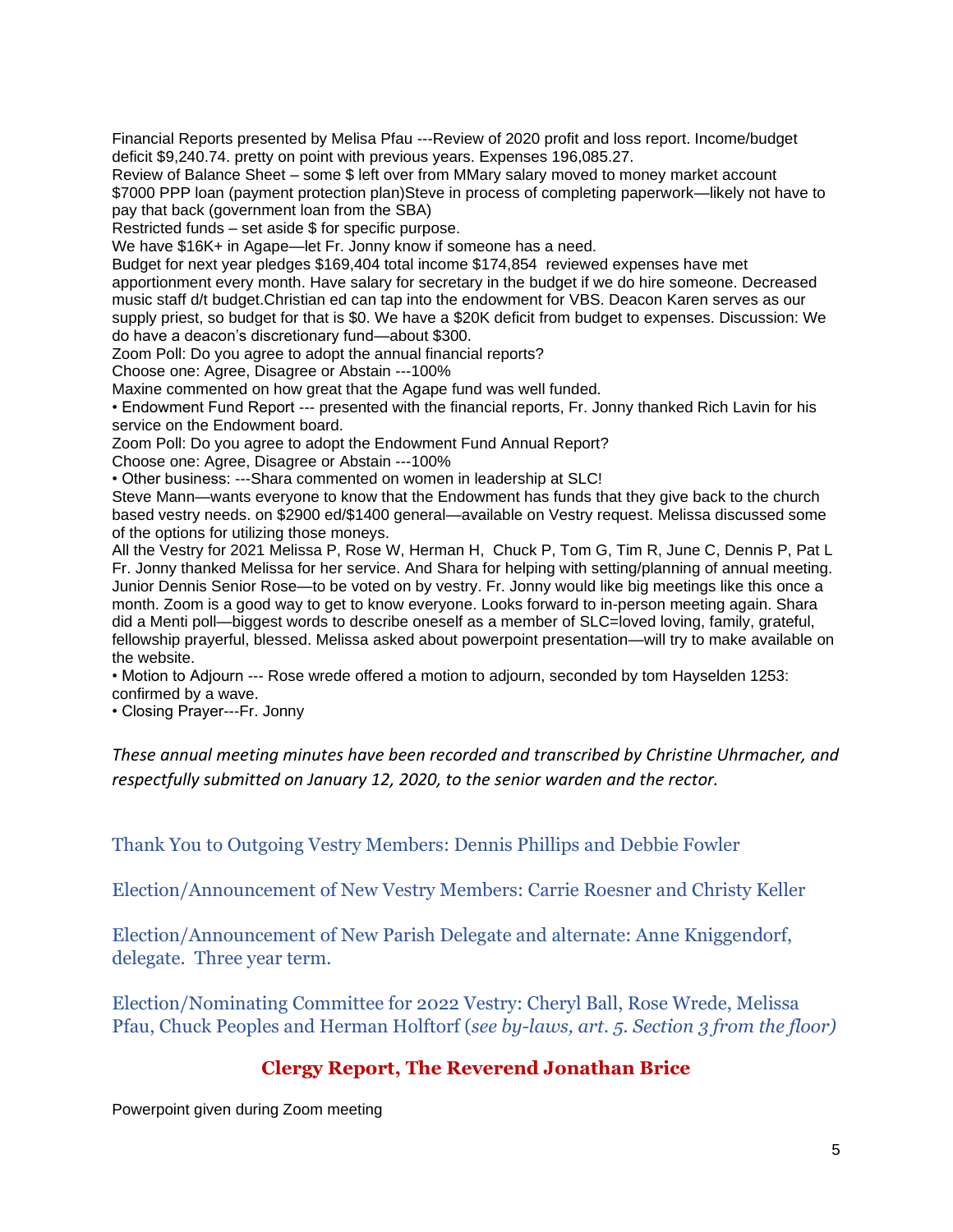# **Senior Warden Report, Rose Wrede**

## **Review of 2021 Profit and Loss Report**

<span id="page-5-1"></span><span id="page-5-0"></span>.



|  |                                |                |                                                | Jan - Nov 21 | <b>Budget</b> | \$ Over Budget | $%$ of<br><b>Budget</b> |
|--|--------------------------------|----------------|------------------------------------------------|--------------|---------------|----------------|-------------------------|
|  | <b>Ordinary Income/Expense</b> |                |                                                |              |               |                |                         |
|  | <b>Income</b>                  |                |                                                |              |               |                |                         |
|  |                                |                | 7001 - Unrestricted Income                     |              |               |                |                         |
|  |                                |                | 7001-01 - Pledges - Current                    | 154,681.77   | 155,287.00    | $-605.23$      | 99.61%                  |
|  |                                | Record         | 7001-03 - Contributors of                      | 8,907.00     | 1,375.00      | 7,532.00       | 647.78%                 |
|  |                                |                | 7001-04 · Parish Hall Use                      | 360.00       | 137.50        | 222.50         | 261.82%                 |
|  |                                |                | 7001-05 - Loose Plate                          | 2,483.00     | 1,650.00      | 833.00         | 150.49%                 |
|  |                                |                | 7001-06 - Visitors                             | 210.00       | 93.50         | 116.50         | 224.6%                  |
|  |                                |                | 7001-07 - Misc. Income                         | 136.00       | 0.00          | 136.00         | 100.0%                  |
|  |                                |                | 7001-10 · Altar<br><b>Flowers&amp;Supplies</b> | 1,280.00     | 1,193.50      | 86.50          | 107.25%                 |
|  |                                | <b>Support</b> | 7001-15 - Endowment Fund                       | 160.00       | 0.00          | 160.00         | 100.0%                  |
|  |                                |                | Total 7001 - Unrestricted Income               | 168,217.77   | 159,736.50    | 8,481.27       | 105.31%                 |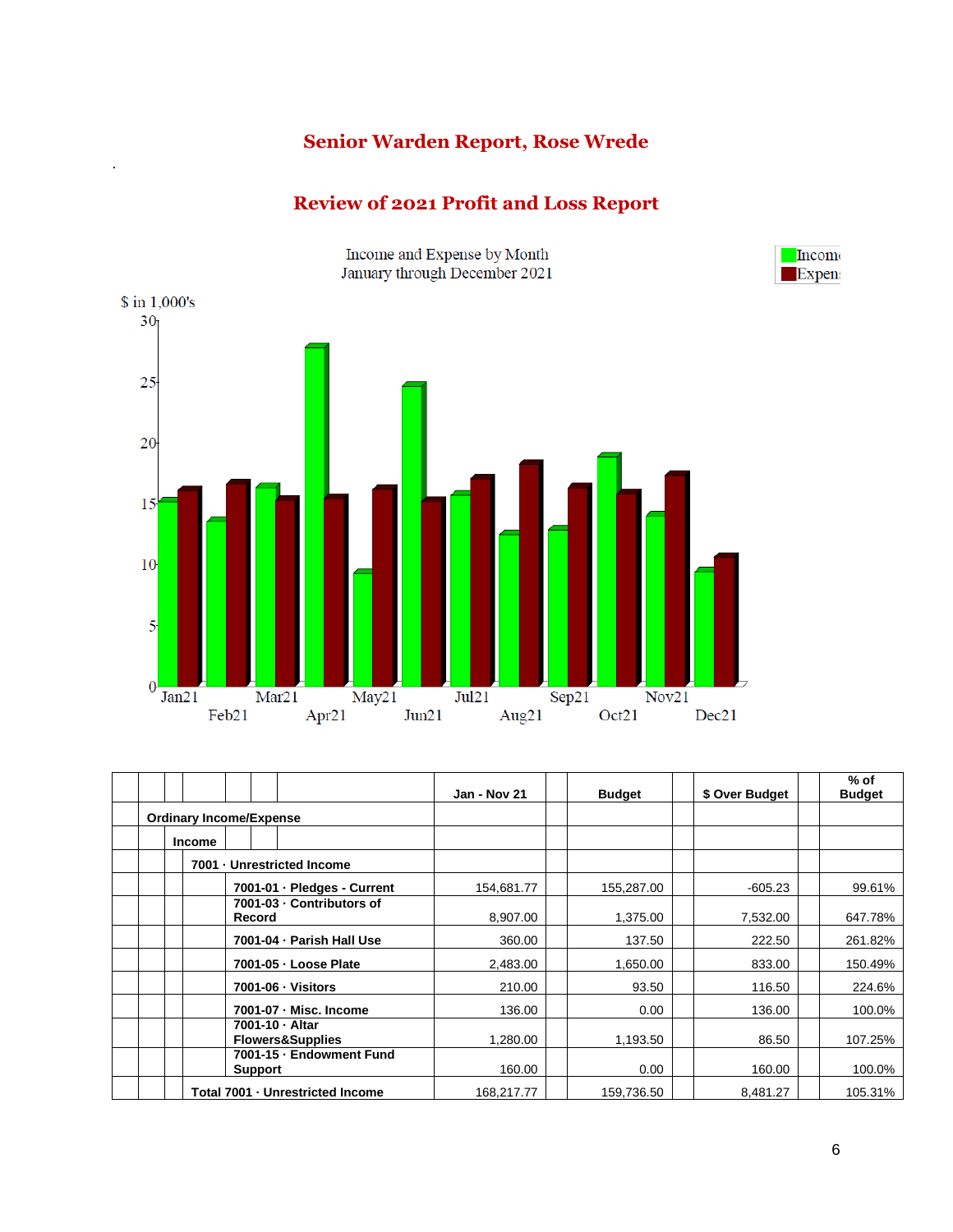|  |                                | 7002 - Restricted Income                                    |            |            |           |         |
|--|--------------------------------|-------------------------------------------------------------|------------|------------|-----------|---------|
|  |                                | 7002-17 - Memorial Funds                                    | 250.00     |            |           |         |
|  |                                | Total 7002 - Restricted Income                              | 250.00     |            |           |         |
|  | <b>Total Income</b>            |                                                             | 168,467.77 | 159.736.50 | 8,731.27  | 105.47% |
|  | <b>Expense</b>                 |                                                             |            |            |           |         |
|  |                                | 9001 - Priest in Charge Expenses                            |            |            |           |         |
|  |                                | 9001-01 - Car<br><b>Allowance/Expenses</b>                  | 0.00       | 0.00       | 0.00      | 0.0%    |
|  |                                | 9001-02 - Continuing Education                              | 40.00      | 459.25     | $-419.25$ | 8.71%   |
|  |                                | 9001-03 - Housing Allowance                                 | 36,254.24  | 36,256.00  | $-1.76$   | 100.0%  |
|  |                                | 9001-04 - Pension                                           | 9,322.50   | 9,416.00   | $-93.50$  | 99.01%  |
|  |                                | 9001-07 - Moving Expenses                                   | 0.00       | 0.00       | 0.00      | 0.0%    |
|  |                                | 9001-09 - Rector's Health                                   | 19,393.00  | 18,667.00  | 726.00    | 103.89% |
|  |                                | 9001-11 - Priest's Phone                                    | 779.24     | 781.00     | $-1.76$   | 99.78%  |
|  |                                | Total 9001 - Priest in Charge Expenses                      | 65,788.98  | 65,579.25  | 209.73    | 100.32% |
|  |                                | 9002 - Computer Expenses                                    |            |            |           |         |
|  |                                | 9002-02 · Computer Repair &<br>Upgrade                      | 0.00       | 0.00       | 0.00      | 0.0%    |
|  |                                | 9002-03 - Software License                                  | 380.46     | 368.50     | 11.96     | 103.25% |
|  |                                | 9002-04 · Website Changes                                   | 90.75      | 93.50      | $-2.75$   | 97.06%  |
|  | 9002-05 · Equipment            |                                                             | 49.98      |            |           |         |
|  | Total 9002 - Computer Expenses |                                                             | 521.19     | 462.00     | 59.19     | 112.81% |
|  |                                | 9003 - Conferences and Meetings                             | 0.00       | 0.00       | 0.00      | 0.0%    |
|  |                                | 9005 - Diocesan Expenses                                    |            |            |           |         |
|  |                                | 9005-01 · Convention<br><b>Registration/Expense</b>         | 130.00     | 643.50     | $-513.50$ | 20.2%   |
|  |                                | 9005-02 - General                                           |            |            |           |         |
|  |                                | <b>Apportionment</b>                                        | 26,730.00  | 26,730.00  | 0.00      | 100.0%  |
|  |                                | 9005-05 · Clergy Meetings                                   | 240.00     | 368.50     | $-128.50$ | 65.13%  |
|  |                                | Total 9005 - Diocesan Expenses                              | 27,100.00  | 27,742.00  | $-642.00$ | 97.69%  |
|  | 9007 - Insurance               | 9007-02 - Building and Personal                             |            |            |           |         |
|  |                                | <b>Property</b>                                             | 11,207.66  | 10,268.50  | 939.16    | 109.15% |
|  |                                | 9007-05 · Workmen's Comp                                    | 477.33     | 330.00     | 147.33    | 144.65% |
|  |                                | Total 9007 - Insurance                                      | 11,684.99  | 10,598.50  | 1,086.49  | 110.25% |
|  |                                | 9009 - Maintenance Expenses<br>9009-01 · Building Repairs & |            |            |           |         |
|  |                                | <b>Maintenance</b>                                          | 821.65     | 1,375.00   | $-553.35$ | 59.76%  |
|  |                                | 9009-02 · Exterminator                                      | 304.70     | 206.25     | 98.45     | 147.73% |
|  |                                | 9009-03 · Janitorial Services                               | 5,202.00   | 5,720.00   | $-518.00$ | 90.94%  |
|  | Care                           | 9009-06 - Mowing and Lawn                                   | 590.87     | 412.50     | 178.37    | 143.24% |
|  |                                | 9009-07 - Snow Removal                                      | 340.00     | 459.25     | $-119.25$ | 74.03%  |
|  |                                | 9009-08 · Trash Removal                                     | 2,151.36   | 1,771.00   | 380.36    | 121.48% |
|  |                                | 9009-10 - Fire Safety                                       | 627.75     | 825.00     | $-197.25$ | 76.09%  |
|  |                                | Total 9009 - Maintenance Expenses                           | 10,038.33  | 10,769.00  | $-730.67$ | 93.22%  |
|  |                                | 9010 - Office Expenses                                      |            |            |           |         |
|  |                                | 9010-01 · Advertising                                       | 165.00     | 184.25     | $-19.25$  | 89.55%  |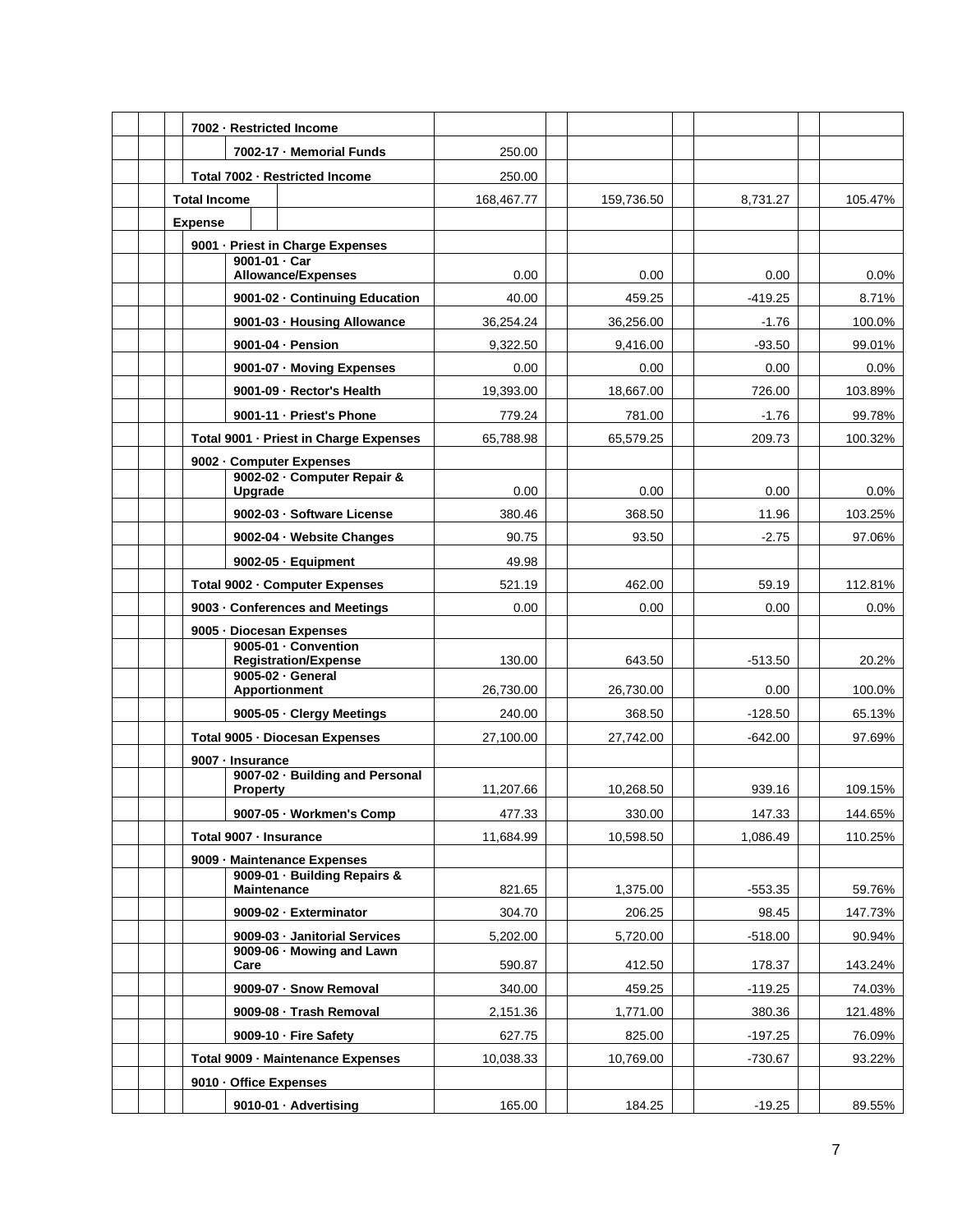|  |                          |                                            | 9010-02 - Bank Fees |                                                             |           |           | 36.67        |         |
|--|--------------------------|--------------------------------------------|---------------------|-------------------------------------------------------------|-----------|-----------|--------------|---------|
|  |                          |                                            |                     |                                                             | 174.17    | 137.50    |              | 126.67% |
|  |                          |                                            |                     | 9010-03 - Copier Lease                                      | 2,350.87  | 2,293.50  | 57.37        | 102.5%  |
|  |                          |                                            |                     | 9010-04 · Copier Overages                                   | 18.10     | 231.00    | $-212.90$    | 7.84%   |
|  |                          |                                            |                     | 9010-10 · Office Supplies                                   | 24.90     | 0.00      | 24.90        | 100.0%  |
|  |                          |                                            |                     | 9010-12 - Postage and Delivery                              | 116.00    | 0.00      | 116.00       | 100.0%  |
|  |                          | 9010 - Office Expenses - Other             |                     | 77.92                                                       |           |           |              |         |
|  |                          |                                            |                     | Total 9010 - Office Expenses                                | 2,926.96  | 2,846.25  | 80.71        | 102.84% |
|  |                          | 9011 · Salaries & PR Taxes                 |                     |                                                             |           |           |              |         |
|  |                          |                                            |                     | 9011-01 · Salaries                                          |           |           |              |         |
|  |                          |                                            |                     | 9011-11 - Admin Asst                                        | 1,291.80  | 9,196.00  | $-7,904.20$  | 14.05%  |
|  |                          |                                            |                     | 9011-13 - Music Director                                    | 13,527.02 | 17,057.86 | $-3,530.84$  | 79.3%   |
|  |                          |                                            |                     | 9011-15 - Rector's Salary<br>9011-1S - Rector's             |           |           |              |         |
|  |                          |                                            |                     | <b>Sabbatical</b>                                           | 458.34    | 458.37    | $-0.03$      | 99.99%  |
|  |                          |                                            |                     | 9011-15 - Rector's<br>Salary - Other                        | 15,537.50 | 15.537.50 | 0.00         | 100.0%  |
|  |                          |                                            |                     | Total 9011-15 - Rector's                                    |           |           |              |         |
|  |                          |                                            | <b>Salary</b>       |                                                             | 15.995.84 | 15,995.87 | $-0.03$      | 100.0%  |
|  |                          |                                            |                     | Total 9011-01 · Salaries                                    | 30,814.66 | 42,249.73 | $-11,435.07$ | 72.94%  |
|  |                          |                                            |                     | 9011-28 - Adult Education                                   | 100.00    | 0.00      | 100.00       | 100.0%  |
|  |                          |                                            |                     | Total 9011 - Salaries & PR Taxes                            | 30,914.66 | 42,249.73 | $-11,335.07$ | 73.17%  |
|  | 9014 - Professional Fees |                                            |                     |                                                             |           |           |              |         |
|  |                          | 9014-01 - Accounting<br>9014-02 · Employee |                     | 1,980.00                                                    | 1,980.00  | 0.00      | 100.0%       |         |
|  |                          |                                            |                     | <b>Qualification Backgoun</b>                               | 0.00      | 0.00      | 0.00         | 0.0%    |
|  |                          |                                            |                     | 9014-04 - Payroll Services                                  | 1,302.96  | 1,193.50  | 109.46       | 109.17% |
|  |                          |                                            |                     | Total 9014 - Professional Fees                              | 3,282.96  | 3,173.50  | 109.46       | 103.45% |
|  |                          |                                            |                     | 9015 · Program Expenses                                     |           |           |              |         |
|  |                          |                                            |                     | 9015-01 - Childcare Nursery                                 | 0.00      | 0.00      | 0.00         | 0.0%    |
|  |                          |                                            |                     | 9015-03 - VBS/Christian Ed                                  | 524.57    | 321.75    | 202.82       | 163.04% |
|  |                          |                                            |                     | 9015-05 - Community Garden                                  | 0.00      | 93.50     | $-93.50$     | 0.0%    |
|  |                          |                                            |                     | 9015-06 - Music Expenses                                    |           |           |              |         |
|  |                          |                                            |                     | 9015-B6 - Music<br><b>Performance</b>                       | 6,695.80  | 4,768.50  | 1,927.30     | 140.42% |
|  |                          |                                            |                     | 9015-C6 - Music Licensing                                   |           |           |              |         |
|  |                          |                                            |                     | and Sheet Music                                             | 756.37    | 459.25    | 297.12       | 164.7%  |
|  |                          |                                            |                     | Total 9015-06 - Music Expenses<br>9015-08 - Adult Education | 7,452.17  | 5,227.75  | 2,224.42     | 142.55% |
|  |                          |                                            | Program             |                                                             | $-100.00$ | 0.00      | $-100.00$    | 100.0%  |
|  |                          |                                            |                     | Total 9015 - Program Expenses                               | 7,876.74  | 5,643.00  | 2,233.74     | 139.58% |
|  | 9018 - Utilities         |                                            |                     |                                                             |           |           |              |         |
|  |                          |                                            |                     | 9018-01 - Electricity                                       | 4,697.03  | 5,318.50  | $-621.47$    | 88.32%  |
|  |                          | $9018 - 02 - Gas$                          |                     | 2,154.67                                                    | 2,293.50  | $-138.83$ | 93.95%       |         |
|  |                          |                                            |                     | 9018-03 · Water                                             | 816.47    | 825.00    | $-8.53$      | 98.97%  |
|  |                          |                                            |                     | 9018-04 · Wastewater                                        | 1,090.64  | 825.00    | 265.64       | 132.2%  |
|  |                          |                                            | internet            | 9018-05 - Church Phone &                                    | 1,881.45  | 1,834.25  | 47.20        | 102.57% |
|  | Total 9018 - Utilities   |                                            |                     |                                                             | 10,640.26 | 11,096.25 | $-455.99$    | 95.89%  |
|  |                          |                                            |                     | 9019 - Restricted Expenses                                  |           |           |              |         |
|  |                          |                                            |                     |                                                             |           |           |              |         |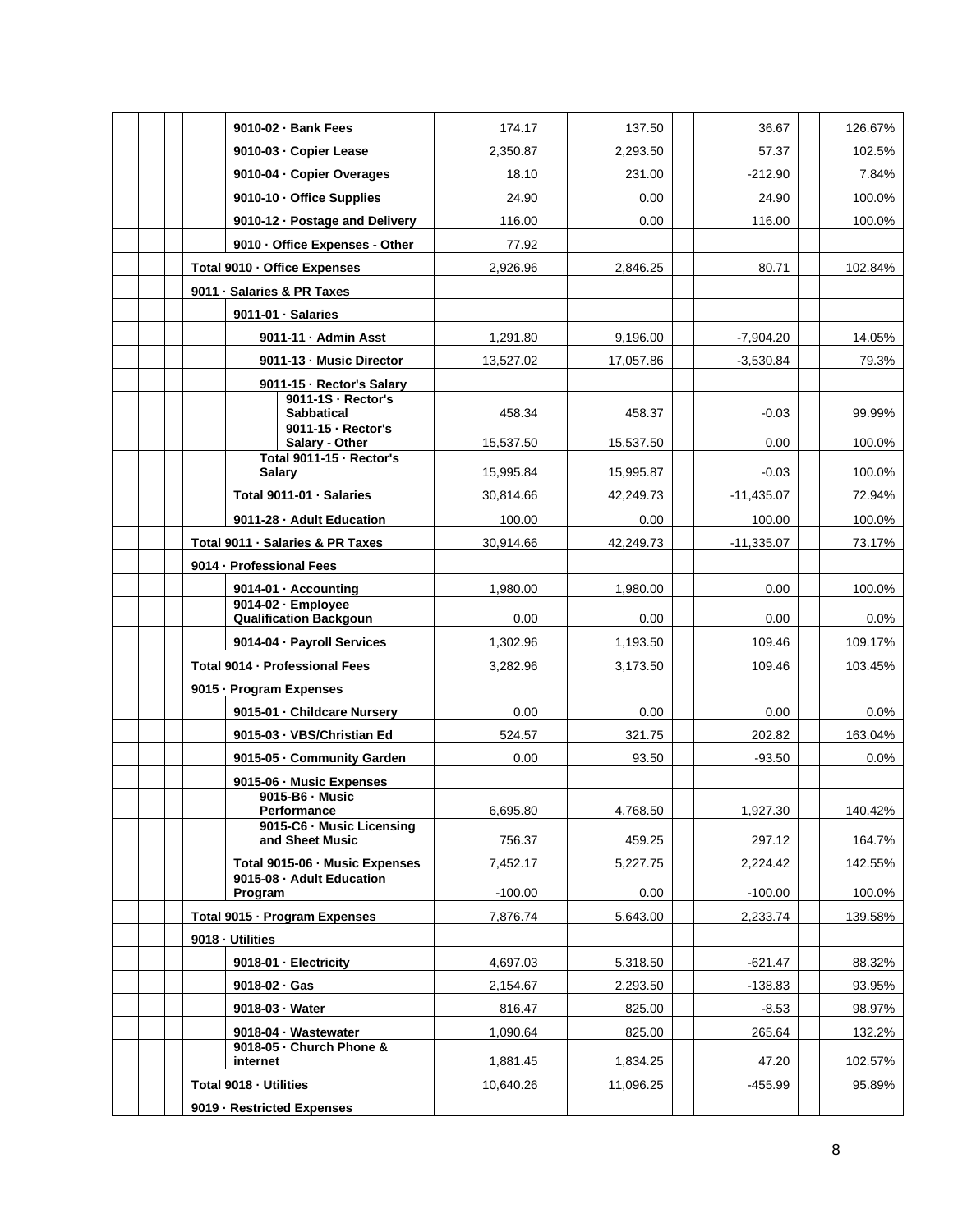|     |        |                      | 9019-24 - Education Outreach                               | 1,500.00    |              |             |         |
|-----|--------|----------------------|------------------------------------------------------------|-------------|--------------|-------------|---------|
|     |        |                      | Total 9019 - Restricted Expenses                           | 1,500.00    |              |             |         |
|     |        |                      | 9020 · Altar & Church Supplies                             |             |              |             |         |
|     |        |                      | 9020-01 · Altar Flowers                                    | 862.00      | 1,193.50     | $-331.50$   | 72.23%  |
|     |        |                      | 9020-02 - Altar Supplies<br>9020 · Altar & Church Supplies | 760.30      | 93.50        | 666.80      | 813.16% |
|     |        |                      | - Other                                                    | 190.66      |              |             |         |
|     |        |                      | Total 9020 · Altar & Church Supplies                       | 1,812.96    | 1,287.00     | 525.96      | 140.87% |
|     |        |                      | 9021 · Taxes and Fees                                      |             |              |             |         |
|     |        |                      | 9021-01 · Real Estate Taxes                                | 726.00      | 665.50       | 60.50       | 109.09% |
|     |        |                      | 9021-02 · State of Kansas -<br><b>Annual Report</b>        | 40.00       | 40.00        | 0.00        | 100.0%  |
|     |        |                      | Total 9021 - Taxes and Fees                                | 766.00      | 705.50       | 60.50       | 108.58% |
|     |        |                      | 9026 - Unrestricted Expenses                               |             |              |             |         |
|     |        |                      | 9026-04 - Supply Priest                                    | 425.00      | 0.00         | 425.00      | 100.0%  |
|     |        |                      | 9026-11 - Guest Organist                                   | 1,650.00    | 0.00         | 1,650.00    | 100.0%  |
|     |        |                      | 9026-12 - Misc. Expenses                                   | 34.83       | 0.00         | 34.83       | 100.0%  |
|     |        |                      | Total 9026 - Unrestricted Expenses                         | 2,109.83    | 0.00         | 2,109.83    | 100.0%  |
|     |        | <b>Total Expense</b> |                                                            | 176,963.86  | 182,151.98   | $-5,188.12$ | 97.15%  |
|     |        |                      | <b>Net Ordinary Income</b>                                 | $-8,496.09$ | $-22,415.48$ | 13,919.39   | 37.9%   |
|     |        |                      | <b>Other Income/Expense</b>                                |             |              |             |         |
|     |        | Other Income         |                                                            |             |              |             |         |
|     |        |                      | <b>Other Misc Income</b>                                   | 7,000.00    |              |             |         |
|     |        |                      | 8030-00 - Interest Income                                  | 121.98      | 154.00       | $-32.02$    | 79.21%  |
|     |        |                      | 8031-00 - Endowment Income                                 |             |              |             |         |
|     |        |                      | 8031-01 · Endowment Interest<br><b>Income</b>              | 4.21        | 330.00       | $-325.79$   | 1.28%   |
|     |        |                      | 8031-02 - Endowment Dividend                               |             |              |             |         |
|     |        |                      | Income<br>8031-03 - Endowment Capital                      | 4.826.16    | 4,961.00     | $-134.84$   | 97.28%  |
|     |        |                      | <b>Gains Income</b>                                        | 26.42       | 264.00       | $-237.58$   | 10.01%  |
|     |        |                      | Total 8031-00 - Endowment Income                           | 4,856.79    | 5,555.00     | $-698.21$   | 87.43%  |
|     |        |                      | <b>Total Other Income</b>                                  | 11,978.77   | 5,709.00     | 6,269.77    | 209.82% |
|     |        | Other Expense        |                                                            |             |              |             |         |
|     |        |                      | 9030 - Other Expenses                                      |             |              |             |         |
|     |        |                      | 9030-02 - Misc Other Expense                               | 0.00        | 0.00         | 0.00        | 0.0%    |
|     |        |                      | Total 9030 - Other Expenses                                | 0.00        | 0.00         | 0.00        | 0.0%    |
|     |        |                      | 9031-00 - Endowment Expenses                               |             |              |             |         |
|     |        |                      | 9031-01 - Endowment Broker<br><b>Fee Expenses</b>          | 2,458.81    | 1,947.00     | 511.81      | 126.29% |
|     |        |                      | 9031-02 - Endowment Foreign<br>Tax                         | 38.28       | 60.50        | $-22.22$    | 63.27%  |
|     |        |                      | Total 9031-00 · Endowment Expenses                         | 2,497.09    | 2,007.50     | 489.59      | 124.39% |
|     |        |                      | 9033 · Suspense                                            | $-99.00$    | 0.00         | $-99.00$    | 100.0%  |
|     |        |                      | <b>Total Other Expense</b>                                 | 2,398.09    | 2,007.50     | 390.59      | 119.46% |
|     |        | Net Other Income     |                                                            |             |              |             |         |
| Net |        |                      |                                                            | 9,580.68    | 3,701.50     | 5,879.18    | 258.83% |
|     | Income |                      |                                                            | 1,084.59    | $-18,713.98$ | 19,798.57   | $-5.8%$ |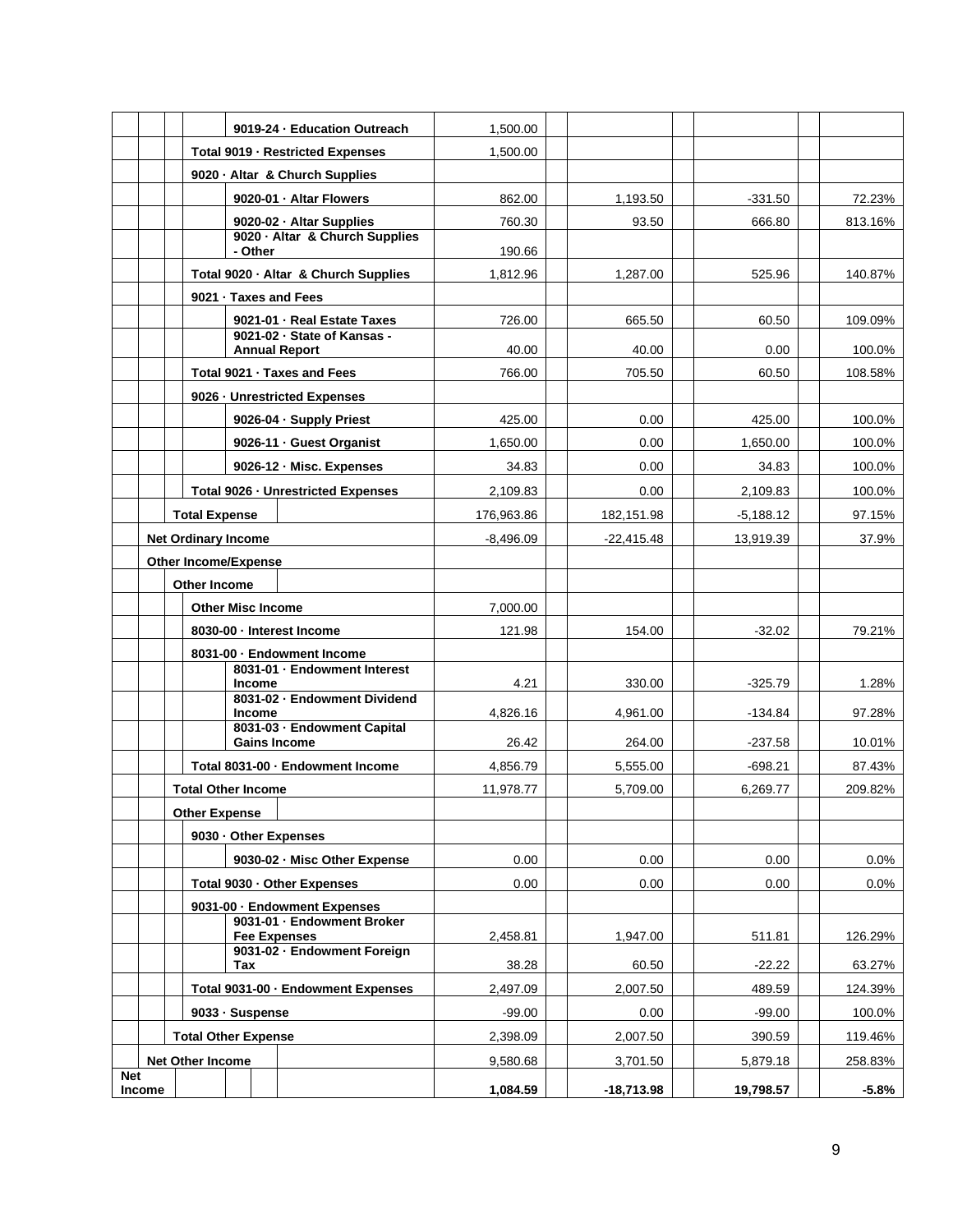# **Review of 2021 Balance Sheet**

<span id="page-9-0"></span>

|                                                      | Nov 30, 21              |
|------------------------------------------------------|-------------------------|
| <b>ASSETS</b>                                        |                         |
| <b>Current Assets</b>                                |                         |
| <b>Checking/Savings</b>                              |                         |
| 1001 · Commerce - Operating - 3697                   | 4,669.69                |
| 1002 - Capitol Federal - MM - 0006                   | 66,790.97               |
| 1003 - Endowment Funds                               |                         |
| 1003-01 - LPL Financial - Restricted                 | 201,532.43              |
| 1003-02 - LPL Financial - Unrestricted               | 136,352.47              |
| 1003-03 · Cap Fed - Endowment Fund - 4982            | 2,074.31                |
| Total 1003 - Endowment Funds                         | 339,959.21              |
| <b>Total Checking/Savings</b>                        | 411,419.87              |
| <b>Other Current Assets</b>                          |                         |
| 1010 - Prepaid Expenses                              | 2,876.26                |
| <b>Total Other Current Assets</b>                    | 2,876.26                |
| <b>Total Current Assets</b>                          | 414,296.13              |
| <b>Fixed Assets</b>                                  |                         |
| 1005 - Capital Assets                                |                         |
| 1005-01 · Building and Land                          | 408,608.64              |
| 1005-02 - Personal Property                          | 102,122.00              |
| 1005-03 · Organ                                      | 85,000.00               |
| 1005-04 · Handbells                                  | 7,593.00                |
| 1005-05 - Mower                                      | 5,000.00                |
| 1005-19 · Accumulated Depreciation                   | 523,645.33              |
| Total 1005 - Capital Assets                          | 84,678.31               |
| <b>Total Fixed Assets</b><br>TOTAL<br><b>ASSETS</b>  | 84,678.31<br>498,974.44 |
|                                                      |                         |
| <b>LIABILITIES &amp; EQUITY</b>                      |                         |
| <b>Liabilities</b>                                   |                         |
| <b>Current Liabilities</b>                           |                         |
| <b>Accounts Payable</b><br>3005 - Accounts Payable   |                         |
|                                                      | -407.38                 |
| <b>Total Accounts Payable</b><br><b>Credit Cards</b> | -407.38                 |
|                                                      |                         |
| 4003-02 · Home Depot Card - 8297                     | 11.66                   |
| <b>Total Credit Cards</b>                            | 11.66                   |
| <b>Other Current Liabilities</b>                     |                         |
| 3001 - Payroll Liabilities                           |                         |
| 3001-05 · Rector's Sabbatical Payable                | 458.34                  |
| Total 3001 - Payroll Liabilities                     | 458.34                  |
| 3003 - Deferred Revenue                              | 2,374.80                |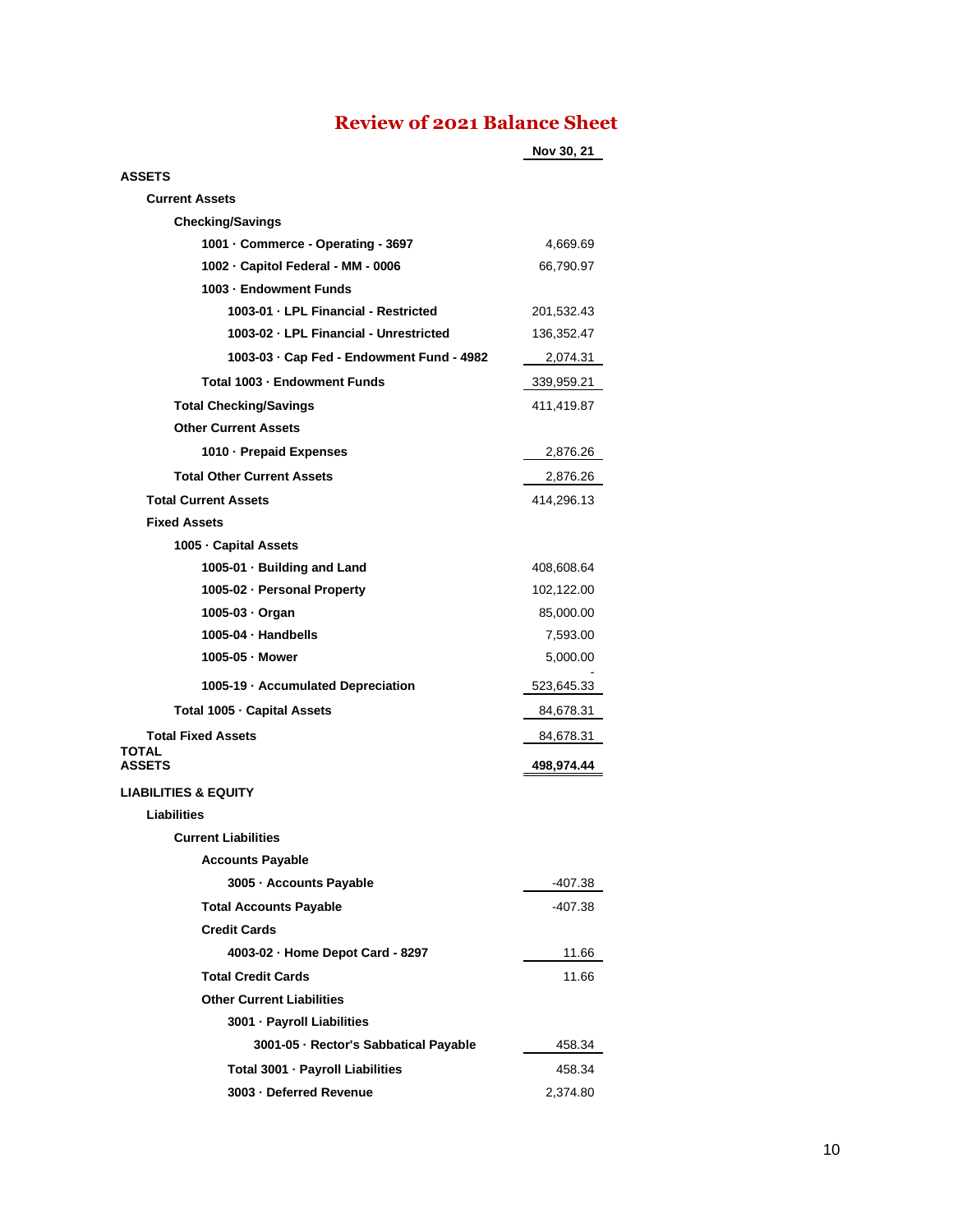| <b>Total Other Current Liabilities</b>      | 2,833.14    |
|---------------------------------------------|-------------|
| <b>Total Current Liabilities</b>            | 2,437.42    |
| Total<br>Liabilities                        | 2,437.42    |
| Equity                                      |             |
| 5001 · Unrestricted Net Assets              | 9,347.44    |
| 5002 · Temp. Restricted Funds - MM          |             |
| 5002-06 · Organ Fund (MM)                   | 6,680.23    |
| 5002-08 - Robe Fund (MM)                    | 886.84      |
| 5002-12 · VBS Fund (MM)                     | 2,792.81    |
| 5002-13 · Youth Group (MM)                  | 512.21      |
| 5002-14 · Youth Scholarship Fund (MM)       | 2,000.00    |
| 5002-16 · Building Memorials (MM)           | 1,783.43    |
| 5002-19 - Memory Garden (MM)                | 4,727.18    |
| 5002-23 · Money Market Interest Inc (MM)    | 287.37      |
| Total 5002 - Temp. Restricted Funds - MM    | 19,670.07   |
| 5003 · Temp. Restricted Funds - Gen.        |             |
| 5003-01 · Rector's Discretionary Fund       | 1,040.85    |
| 5003-02 - Outreach                          | 1,705.90    |
| 5003-03 · Shop For A Cause                  | 10.32       |
| 5003-05 · Deacon's Discretionary Fund       |             |
| 5003-B5 · Katie Knoll Lenon Discretionary   | 310.00      |
| Total 5003-05 · Deacon's Discretionary Fund | 310.00      |
| 5003-10 · Agape                             | 11,319.75   |
| 5003-14 - Memorial Funds                    | 9,915.80    |
| 5003-18 - Episcopal Church In Jerusalem     | 450.00      |
| 5003-25 · Christmas Decorations             | 75.85       |
| 5003-26 - Memory Garden                     | $-116.91$   |
| 5003-30 - Fund Raising                      |             |
| 5003-37 - Pancake Supper                    | 331.00      |
| 5003-3A - New Sign 2018                     | 210.00      |
| 5003-3C - Covid Fund                        | $-73.15$    |
| 5003-3D · St. Francis Day Dog Bandana       | 165.00      |
| 5003-3E - Bishop's Gift                     | $-170.00$   |
| 5003-3G - Art Auction                       | 215.00      |
| Total 5003-30 - Fund Raising                | 677.85      |
| 5003-43 - Education                         | -618.90     |
| 5003-44 · Capital Fund                      | 8,057.00    |
| 5003-47 · Vegetable Garden                  | $-1,006.00$ |
| 5003-48 - Coffee Hour Fund                  | 681.00      |
| 5003-49 - New Theater Show                  | 222.90      |
| Total 5003 · Temp. Restricted Funds - Gen.  | 32,725.41   |
| 5004 · Perm. Restricted Fund Balance        |             |

**5004-01 · LPL Restricted**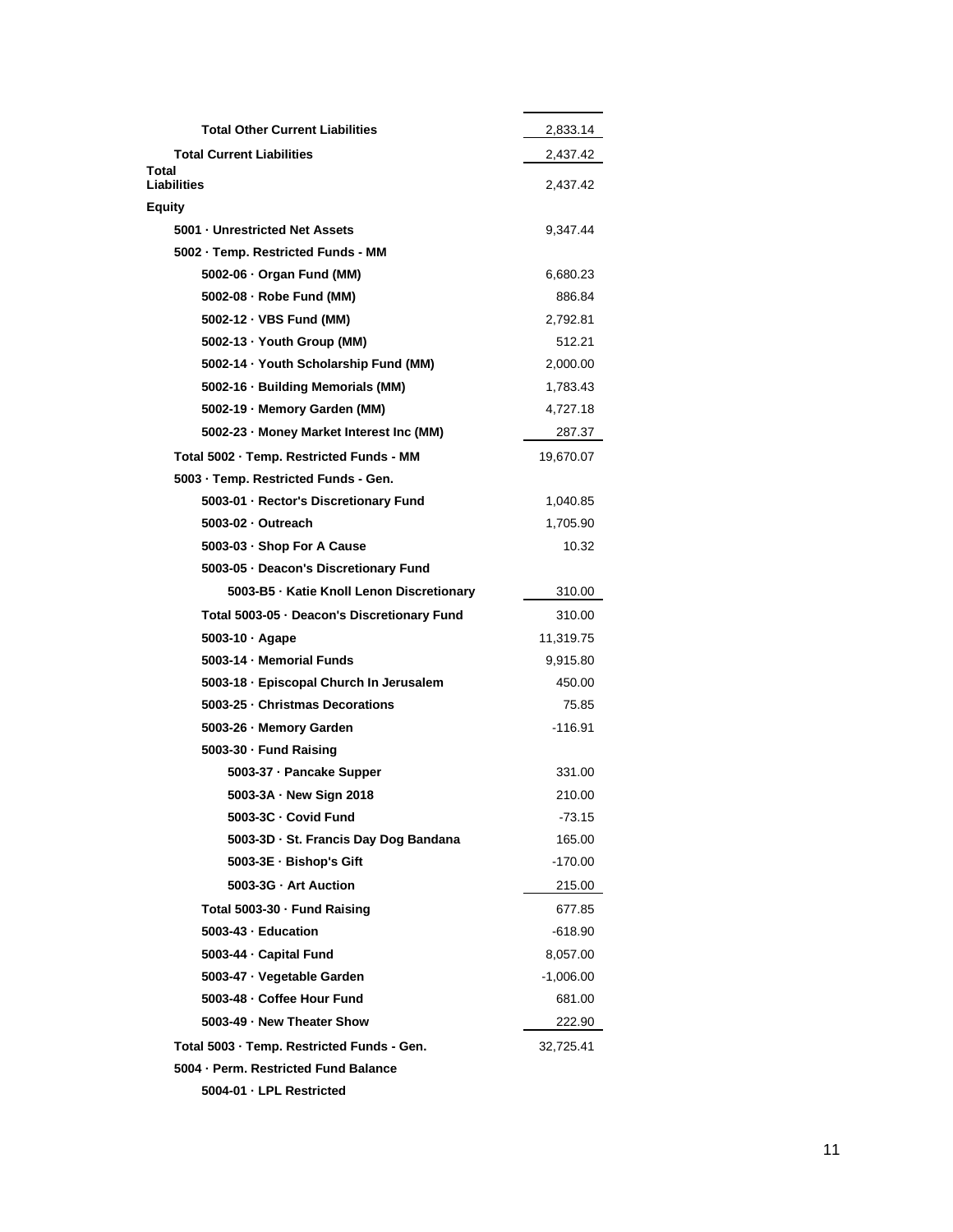| 5004-B1 - Restricted Unrealized Cap Gains  | 72,929.44  |
|--------------------------------------------|------------|
| 5004-01 - LPL Restricted - Other           | 122,809.67 |
| Total 5004-01 - LPL Restricted             | 195,739.11 |
| 5004-02 - LPL Unrestricted                 |            |
| 5004-B2 - Unrestrict Unrealized Cap Gains  | 22,572.60  |
| 5004-02 - LPL Unrestricted - Other         | 95,525.70  |
| Total 5004-02 - LPL Unrestricted           | 118,098.30 |
| 5004-03 · Cap Fed Endowment                | 9.339.60   |
| Total 5004 - Perm. Restricted Fund Balance | 323,177.01 |
| 5005 · Retained Earnings                   | 110,532.50 |
| Net<br><b>Income</b>                       | 1,084.59   |
| Total<br><b>Equity</b>                     | 496,537.02 |
| TOTAL LIABILITIES & EQUITY                 | 498,974.44 |

# **Review of 2022 Budget (Adopted)**

|  |  | St. Luke's Episcopal Church 2022 Budget |  |  |  |
|--|--|-----------------------------------------|--|--|--|
|--|--|-----------------------------------------|--|--|--|

<span id="page-11-0"></span>

|                |                                     |                                 | 2021    | 2022    |
|----------------|-------------------------------------|---------------------------------|---------|---------|
| <b>Income</b>  |                                     |                                 |         |         |
|                | 7001-01                             | Pledges AS OF 1/02/22           | 169,404 | 147,694 |
|                | 7001-03                             | Non-Pledge Parish Member Income | 1,500   | 1,500   |
|                | 7001-04                             | Parish Hall Use                 | 150     | 150     |
|                | 7001-05                             | Plate Offerings                 | 1,800   | 1,500   |
|                | 7001-06                             | <b>Visitors</b>                 | 100     | 100     |
|                | 7002-08                             | Rector's Discretionary Fund     | 100     | 100     |
|                | 5003-10                             | Agape                           | 500     | 100     |
|                | 7001-10                             | <b>Altar Flowers</b>            | 1,300   | 1,100   |
|                | <b>TOTAL INCOME</b>                 |                                 | 174,854 | 152,244 |
| <b>Expense</b> |                                     |                                 |         |         |
|                | <b>Rector Expenses</b>              |                                 |         |         |
|                | 9011-15                             | <b>Rector's Salary</b>          | 16,950  | 17,391  |
|                | 9001-03                             | <b>Housing Allowance</b>        | 39,550  | 40,579  |
|                | 9001-02                             | <b>Continuing Education</b>     | 500     | 500     |
|                | 9001-04                             | <b>Rector's Pension</b>         | 10,272  | 10,435  |
|                | 9001-09                             | <b>Rector's Health</b>          | 20,244  | 21,252  |
|                |                                     | <b>Rector's Dental</b>          | 1,320   | 1,320   |
|                | 9001-11                             | Rector's Mobile Phone           | 850     | 850     |
|                | 9019-08                             | Rector's Discretionary Fund     | 100     | 100     |
|                | <b>Total 9001 - Rector Expenses</b> |                                 | 89,786  | 92,427  |
|                | 9005 - Diocesan Expenses            |                                 |         |         |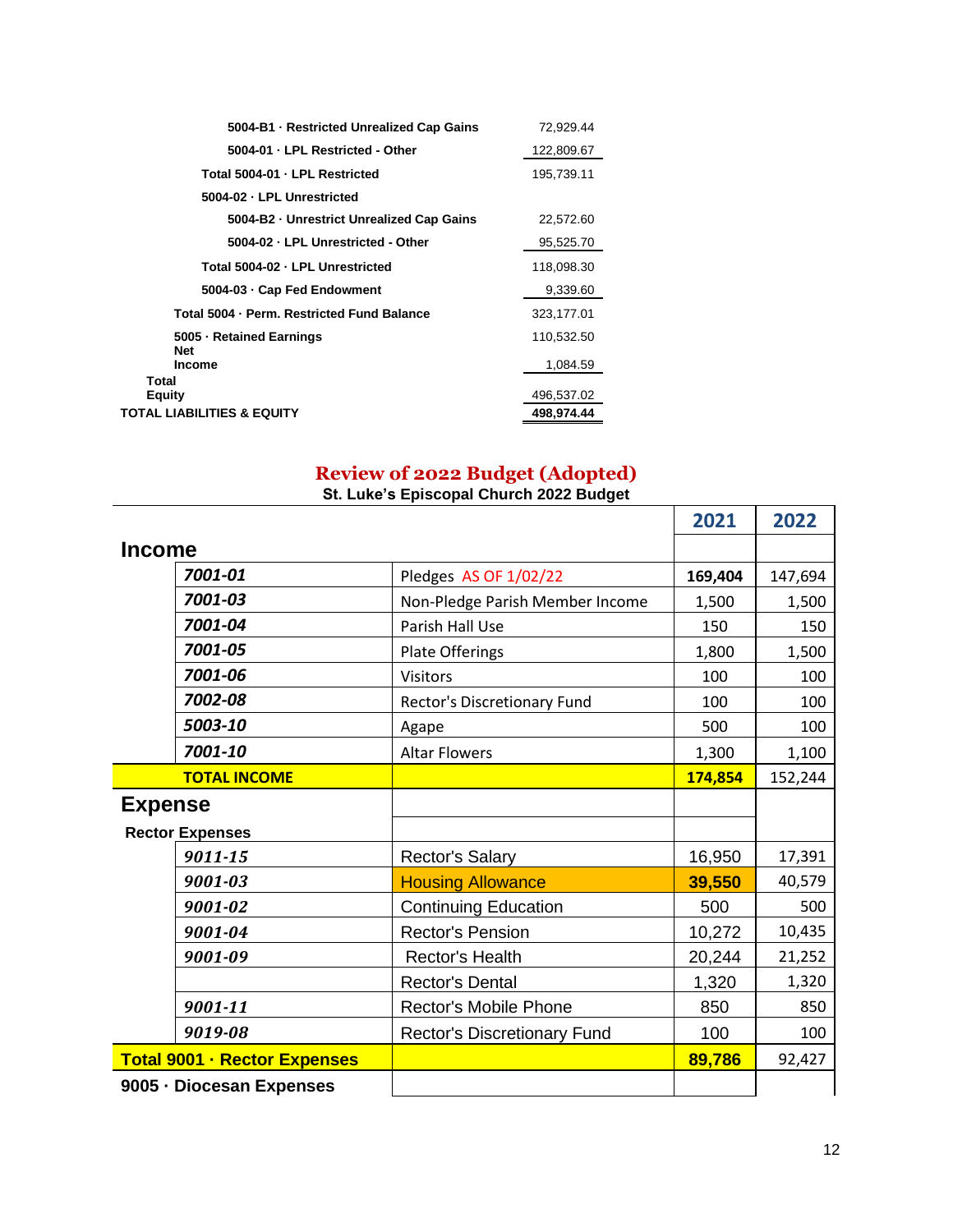|                                | 9005-01<br><b>Convention Registration</b>                  |                                                                           | 700            | 500    |
|--------------------------------|------------------------------------------------------------|---------------------------------------------------------------------------|----------------|--------|
| 9001-02                        |                                                            | <b>Clergy Meetings</b>                                                    | 400            | 300    |
| 9001-02                        |                                                            | <b>General Apportionment</b>                                              | 29,160         | 27,952 |
| Total 9005 · Diocesan Expenses |                                                            |                                                                           | 30,260         | 28,752 |
|                                | 9007 - Insurance                                           |                                                                           |                |        |
|                                | 9007-02                                                    | <b>Building and Personal Property</b>                                     | 11,200         | 11,500 |
|                                | 9007-05                                                    | <b>Workmen's Comp</b>                                                     | 360            | 425    |
|                                | <b>Total 9007 - Insurance</b>                              |                                                                           | 11,560         | 11,925 |
|                                | 9009 - Maintenance Expenses                                |                                                                           |                |        |
|                                | 9009-01                                                    | <b>Building Repairs &amp; Maintenance</b>                                 | 1,500          | 1,000  |
|                                | 9009-10                                                    | <b>Fire Safety</b>                                                        | 900            | 600    |
|                                | 9009-02                                                    | Exterminator                                                              | 225            | 225    |
|                                | 9009-03                                                    | <b>Janitorial Services</b>                                                | 6,240          | 5,305  |
|                                | 9009-06                                                    | Mowing and Lawn Care                                                      | 450            | 500    |
|                                | 9009-07                                                    | Snow Removal                                                              | 500            | 500    |
|                                | 9009-08                                                    | <b>Trash Removal</b>                                                      | 1,930          | 2,500  |
|                                | <b>Total 9009 - Maintenance</b>                            |                                                                           |                |        |
| <b>Expenses</b>                |                                                            |                                                                           | 11,745         | 10,630 |
|                                | 9010 - Office Expenses                                     |                                                                           |                |        |
|                                | 9010-01                                                    | Advertising                                                               | 200            | 200    |
|                                | 9010-02                                                    | <b>Bank Fees</b>                                                          | 150            | 200    |
|                                | 9010-03                                                    | <b>Copier Lease</b>                                                       | 2,500          | 2,500  |
|                                | 9010-04                                                    | <b>Copier Overages</b>                                                    | 250            | 100    |
|                                | <b>Computer</b>                                            |                                                                           |                |        |
|                                | 9002-03                                                    | Software License                                                          | 400            | 400    |
|                                | 9002-04                                                    | <b>Website Charges</b>                                                    | 100            | 100    |
|                                | Total 9010 · Office Expenses &<br><b>Computer Expenses</b> |                                                                           | 3,600          | 3,500  |
|                                | 9011 · Salaries & PR Taxes                                 |                                                                           |                |        |
|                                | 9011 Salaries                                              |                                                                           |                |        |
|                                | 9011-11                                                    | <b>Secretary (Admin Asst)</b>                                             | 9,360          | 7,800  |
|                                |                                                            | 10hrs/wk M-F/2wksOffw/\$/\$15                                             |                |        |
|                                | 9011-13                                                    | <b>Music Director</b>                                                     | 16,000         | 16,000 |
|                                |                                                            | 13hrs/wk<br>2SundayServs/3SundaysOff                                      |                |        |
|                                | 9015-B6                                                    | Musicians 2x1.5hrx50x52<br>With 2nd Cantor for 27 wks,<br>3hrs/wk \$50/hr | 2,500<br>4,050 | 7,800  |
|                                | Total 9011-1 · Lay                                         |                                                                           |                |        |
|                                | <b>Salaries &amp; Benefits</b>                             |                                                                           | 31,910         | 31,600 |
|                                | <b>Salaries &amp; PR Taxes</b>                             |                                                                           |                |        |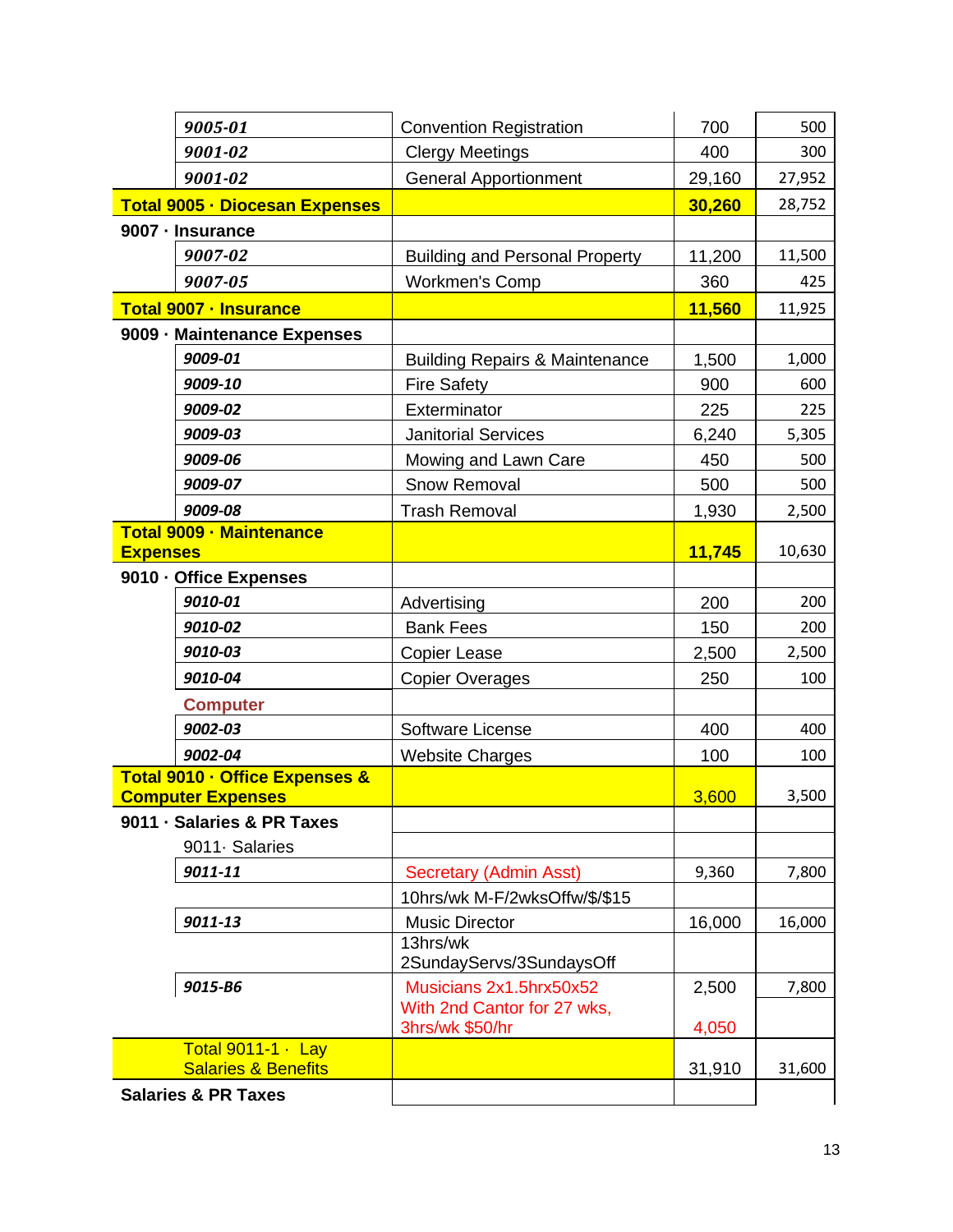|                                                           | 9011-22                                    | Employer FICA (6.2%)                     | 913         | 1,960        |
|-----------------------------------------------------------|--------------------------------------------|------------------------------------------|-------------|--------------|
| 9011-23                                                   |                                            | Employer Medicare (1.45%)                | 208         | 460          |
| Total 9011-02 · Payroll<br><b>Taxes</b>                   |                                            |                                          |             |              |
| <b>Total 9011 - Lay Salaries &amp; PR</b><br><b>Taxes</b> |                                            |                                          | 1,121       | 2,420        |
|                                                           | <b>Total 9014 - Professional Fees</b>      |                                          |             |              |
|                                                           | 9014.01                                    | Accounting (\$180mo Bookkeeper)          | 2,160       | 2,160        |
|                                                           |                                            |                                          |             |              |
|                                                           | 9014-04                                    | <b>ADP</b>                               | 1,300       | 1,400        |
|                                                           | <b>Total 9014</b>                          |                                          | 3,460       | 3,560        |
|                                                           | 9015 Program expenses                      |                                          |             |              |
|                                                           | 9015-01 · Childcare Nursery                |                                          |             |              |
|                                                           | 9015-03                                    | <b>Christian Education</b>               | 350         | 500          |
|                                                           | $9015-05 \cdot$ Community                  |                                          |             |              |
|                                                           | Garden                                     |                                          | 100         | 100          |
|                                                           | 9015-06 · Music Expenses                   |                                          | 500         | 700          |
|                                                           | 9015-08- Adult<br>Forum/community meeting  |                                          |             |              |
|                                                           | 5003-10- Outreach/Agape                    |                                          |             | 100          |
|                                                           |                                            |                                          | 500         |              |
|                                                           | <b>Total 9015 - Program Expenses</b>       |                                          | 1,450       | 1,400        |
|                                                           | 9018 - Utilities<br>9018-01                |                                          |             |              |
|                                                           | 9018-02                                    | Electricity<br>Gas                       | 5,800       | 5,800        |
|                                                           | 9018-03                                    | Water                                    | 2,500       | 2,500<br>800 |
|                                                           | 9018-04                                    |                                          | 900<br>900  | 1,000        |
|                                                           | 9018-05                                    | Wastewater<br>Church Phone & internet    |             | 2,000        |
|                                                           |                                            |                                          | 2,000       |              |
|                                                           | <b>Total 9018 - Utilities</b>              |                                          | 12,100      | 12,100       |
|                                                           | 9020 · Altar & Church Supplies<br>9020-01  | <b>Altar Flowers</b>                     | 1,300       |              |
|                                                           | 9020-02                                    |                                          |             | 1,100<br>200 |
|                                                           | Total 9020 · Altar &                       | <b>Altar Supplies</b>                    | 100         |              |
|                                                           | <b>Church Supplies</b>                     |                                          | 1,400       | 1,300        |
|                                                           | 9021 · Taxes and Fees                      |                                          |             |              |
|                                                           | 9021-1 · Real Estate                       |                                          |             |              |
|                                                           | <b>Taxes</b><br>9021-2 · State of Kansas - |                                          | 726         | 820          |
|                                                           | <b>Annual Report</b>                       |                                          | 40          | 40           |
|                                                           | <b>Total 9021 - Taxes and Fees</b>         |                                          | 766         | 860          |
| 9026 - Unrestricted Expenses                              |                                            |                                          |             |              |
|                                                           | 9026-04                                    | <b>Supply Priest</b>                     | $\mathbf 0$ | 600          |
|                                                           |                                            | <b>Continuing Education - Sabbatical</b> | 500         | 500          |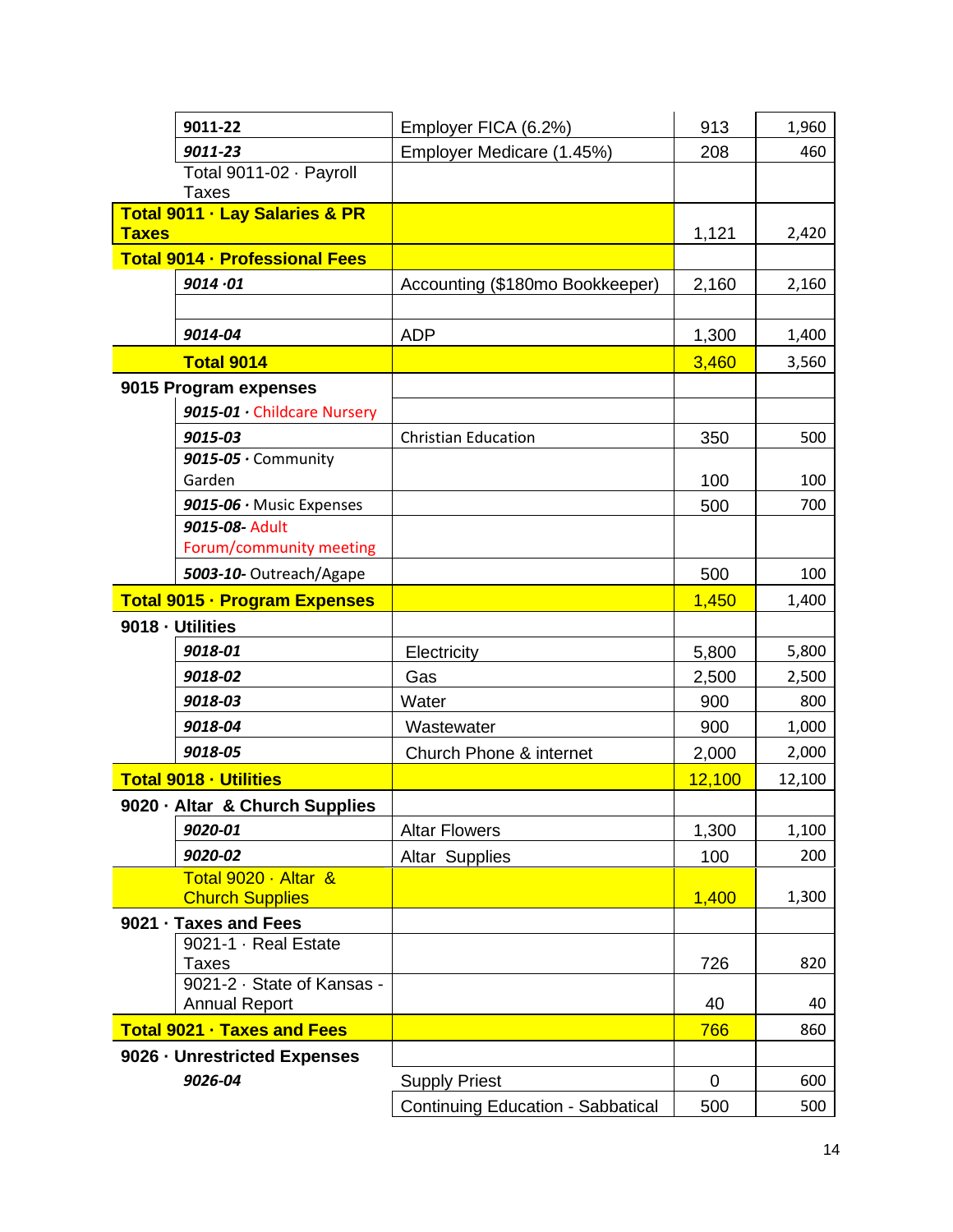| 9026-?- Supply Music<br>Director/Organist<br>3weeks@125/wk |                | 0          | 900        |
|------------------------------------------------------------|----------------|------------|------------|
| <b>Total 9026 - Unrestricted</b><br><b>Expenses</b>        |                | 500        | 2,000      |
|                                                            |                |            |            |
| <b>Total Expense</b>                                       |                | 199,658    | 202,474    |
|                                                            |                | $-174,854$ | $-152,244$ |
| 2020                                                       | <b>Deficit</b> | 24803.72   | 50,230     |

# **Review of 2021 Endowment Fund Report –**

# <span id="page-14-0"></span>2021 St Luke's Endowment Fund Annual Report (Unaudited)

| Prepared by Stephan T. Mann, Endowment Fund Treasurer |  |
|-------------------------------------------------------|--|
|                                                       |  |

| <b>Beginning Of The Year Endowment Fund Balances</b>                           |    | \$316,511.23 |
|--------------------------------------------------------------------------------|----|--------------|
| Annual Market Value Net Gain (Loss)                                            |    | 31,416.22    |
| <b>Total Endowment Funds End of Year Balances</b><br><b>Detail of Accounts</b> |    | \$347,927.45 |
| 1. Restricted Funds balance beginning of the year                              | \$ | 183,039.60   |
| A. Fees, Expenses                                                              | \$ | (1,463.24)   |
| <b>B. Dividends, Interest, and Capital Gains</b>                               |    | 4,922.33     |
| C. Increase/decrease in Market Value                                           | \$ | 19,996.32    |
| D. Distribution from fund                                                      | \$ |              |
| <b>Total Year End Balance</b>                                                  |    | 206,495.01   |
| 2. Unrestricted Funds balance beginning of the year                            | \$ | 133,471.63   |
| A. Additions                                                                   | \$ | 329.00       |
| <b>B. Fees, Expenses</b>                                                       | \$ | (1,030.57)   |
| C. Dividends, Interest, and Capital Gains                                      | \$ | 6,278.01     |
| D. Increase/decrease in Market Value                                           | \$ | 2,384.37     |
| <b>E. Distribution from fund</b>                                               |    |              |
| <b>Total Year End Balance</b>                                                  | Ś  | 141,432.44   |
| 3. Resticted/Unrestricted End of year Total                                    |    | 347,927.45   |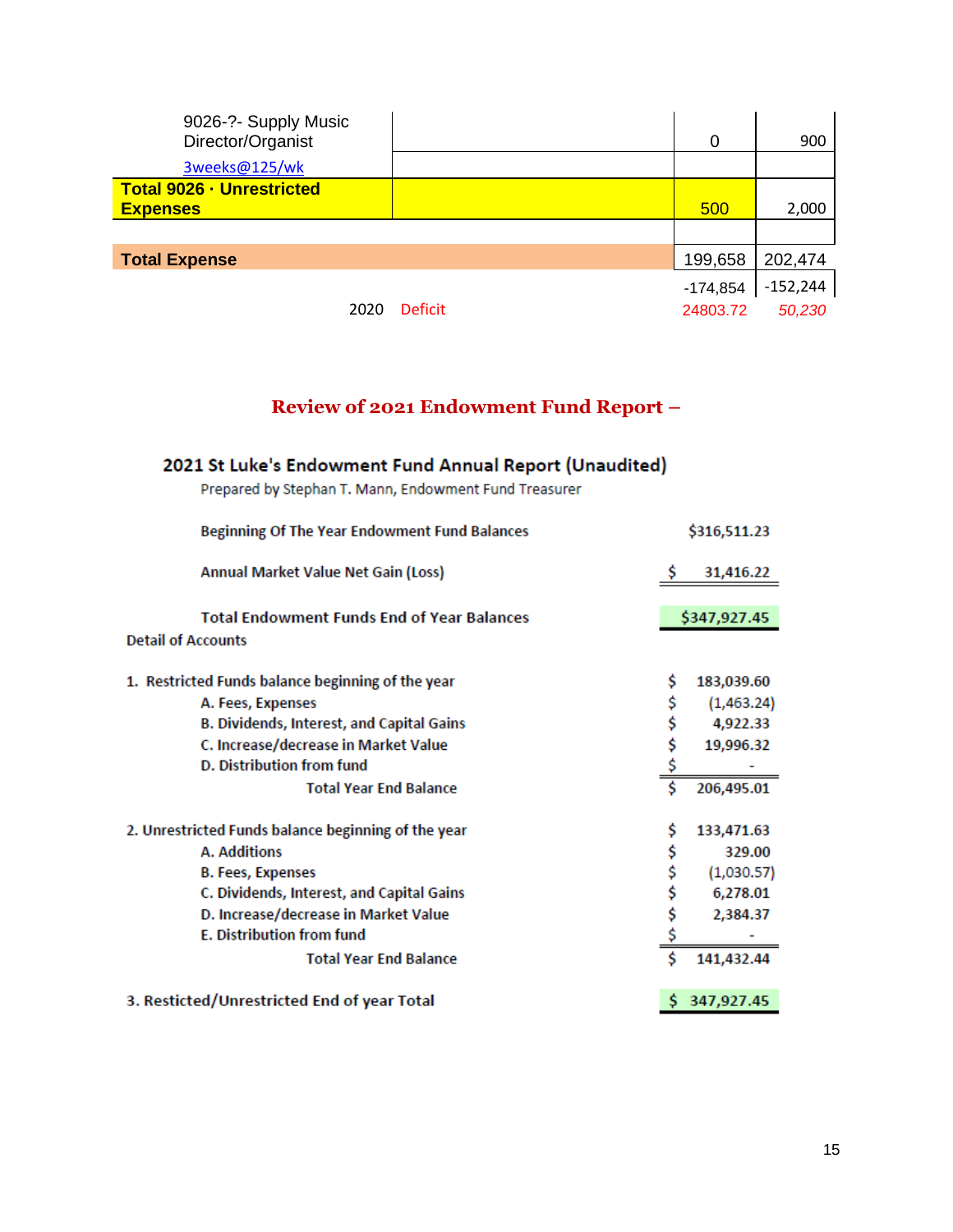| <b>Restricted to Education Funds</b> |  |              |  |  |
|--------------------------------------|--|--------------|--|--|
| 10/1/2019                            |  | \$56,677.00  |  |  |
| 10/1/2020                            |  | \$70,064.00  |  |  |
| 10/1/2021                            |  | \$100,264.00 |  |  |
| <b>Total Gain</b>                    |  | \$227,005.00 |  |  |
| Ave Gain                             |  | 75,668.00    |  |  |
| <b>% Distribution</b>                |  | 3,783.00     |  |  |
|                                      |  |              |  |  |

### St Luke's Endowment Fund Distribution for 2022

| <b>Unrestricted Funds</b> |           |  |              |  |
|---------------------------|-----------|--|--------------|--|
|                           | 10/1/2019 |  | \$25,432.00  |  |
|                           | 10/1/2020 |  | \$37,310.00  |  |
|                           | 10/1/2021 |  | \$48,006.00  |  |
| <b>Total Gain</b>         |           |  | \$110,748.00 |  |
| Ave Gain                  |           |  | 36,916.00    |  |
| 5% Distribution           |           |  | 1,846.00     |  |
|                           |           |  |              |  |

| Available for 2022 Use: |                   |                     |  |  |
|-------------------------|-------------------|---------------------|--|--|
|                         | <b>Restricted</b> | <b>Unrestricted</b> |  |  |
| 2020                    | \$1,489.00        | \$1,403.00          |  |  |
| 2021                    | \$3,783.00        | \$1,846.00          |  |  |
| <b>TOTALS</b>           | \$5,272.00        | \$3,249.00          |  |  |

### **Committee Reports**

#### <span id="page-15-0"></span>**Altar Guild Report Brenda Carl**

I am very grateful to have Victor to help with the Altar during these times of change. Did you think the building was closed well guess what we continued to set up the altars as need for the outdoor and streaming services. Serving the Lord never stops.

Thank you to Penny Hughes help before her move to Texas. Thank you to Victor & Penny for being my right hand when needed. We can always use more members. If this ministry is your calling, contact me.

#### **Audit Report Audit Committee**

The 2020 Audit is still in progress.

#### **Building and Grounds/Junior Warden Dennis Phillips**

I am happy to report that the building and grounds remain safe and in good condition. We have received a full passing report from the Shawnee Fire Department after correcting many issues relating to fire safety. Items that we must all be aware of include: do not use extension cords except for temporary connections, do not stack materials to within 24 inches from the ceiling, and do not connect multiple outlet strips in series. Other corrections included the addition of push bars on all outside doors and removing multiple locks from the office doors. And there are a few more door exit signs and emergency lights. You should feel very safe at St. Luke's and not have any concerns about entering the building or exiting in event of an emergency.

Covid has been foremost in our thoughts the past year. In addition to our hygiene, masking and distancing practices, we have installed high grade filters in our furnaces to filter out any bacteria, pollen, dust, etc. from the air that circulates inside the building. We did investigate using the portable ultraviolet air purifiers but learned that our spaces are too large for them to be effective. Our allowing outside air to circulate in the building was effective during the warmer part of the year, but the insulation on doors and windows has been improved to reduce cold air from entering this winter, for a savings on heating cost. This extra sealing just adds to the risk indoors. If any other concerns remain please let us know. For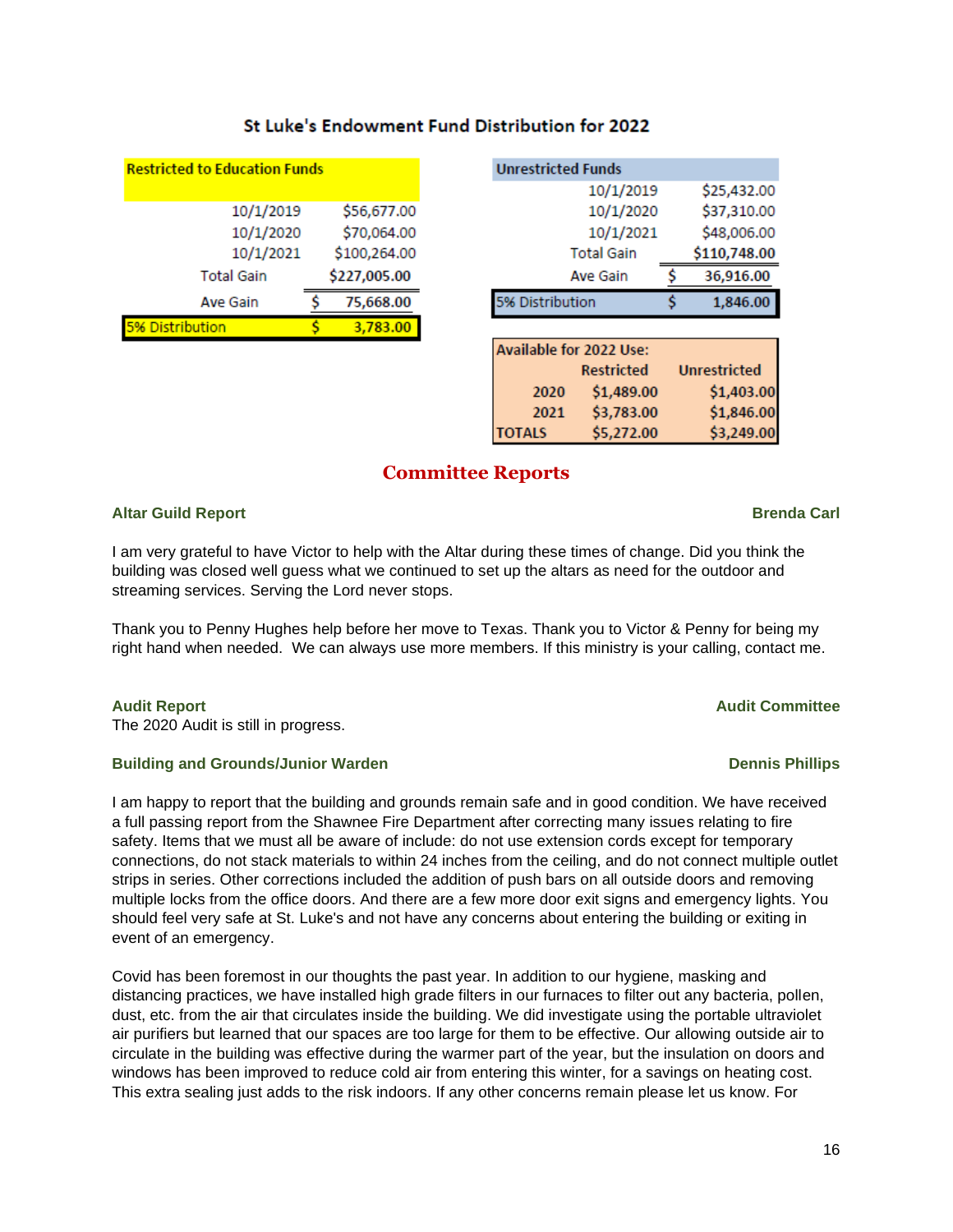example, we could install the ultraviolet filters in offices; however, they would require frequent (expensive) filter changes and proper disposal to be effective. We thought about using box fans to circulate air, but they are just as likely blow any contaminants onto you as to blow them away. Please forward any other suggestions for improvements.

Energy cost reduction was and continues to be a goal, especially for 2022. We mentioned heating and cooling cost saving, sealing air leaks around windows and doors. Most of the incandescent light bulbs have been replaced with LED bulbs, as they burned out. The spot lights high above the altar remain to be replaced, and we have purchased LED tubes to replace the bulbs in the florescent fixtures in the kitchen, social hall, nursery and basement, as they burn out. Still, to conserve energy, we all need to turn off the lights and disconnect appliances (phone chargers, etc.) when not in use. We have installed photocell bulbs around the building, and a photocell LED security light over the nursery entrance door, so the lights do not run during the day. But we need your help indoors. We keep the extra LED bulbs in the kitchen pantry, but be aware there are bright daylight bulbs and dimmer warm golden color light bulbs, so please decide which is suitable when you change a bulb.

The large stove in the kitchen has had an issue with frequent gas odors. We checked on selling the oven, the hood and the fire suppression system, and installing new residential type ovens instead. Firstly, with Covid an issue there wasn't much activity with new restaurant openings early last year, we had no offers. Checking further to find if our inspection suppliers (hood cleaning, fire extinguisher, Shawnee Fire Department, etc.) might have any leads on a buyer for the equipment, we learned that even when installing new ovens, whether gas or electric, we had to retain a vent hood and fire suppression system per local fire code. Their concern is grease fire, the major cause of kitchen fires in Shawnee. Furthermore the work involved in removing the oven and related equipment and installing new equipment had to be done by licensed contractors and documented, with city permits and inspections and so on. So it turns out that installing new ovens, at least for now, is not going to happen. Instead we plan to seal the water leaks in the ceiling above the hood, thoroughly clean the ovens and grill and reduce the gas odors. The water leak above the stove has caused the pilot lights to rust, so they don't burn the gas cleanly. I'm thinking to install a small continuously running vent fan above the stove. (Shawnee Fire suggested we should just remove or disable the oven and bring in hot food in stock pots or on electric warmers. So no fire risk. Thank you SFD.)

Many thanks to Craig Burris for his planning and scheduling the mowing crew all year. And thanks to Scott Goodman for keeping the gas cans full and the mower running well. He did check on upgrading the mower while it still has good value, but he has it running like new with several years' life remaining. Maybe we'll get a new set of tires in a year or two. Most of us have had a 'near hit' with a tree or curb, so there are a few gouges in tire sidewalls.

And thanks to all the gardeners, the flowers and grasses were beautiful this year. Ruth and her crew worked in the Memory Garden all summer, and Tim improved the stone path. Thank you Ruth and Tim, their battle to control the ginger plants continues to rage. And thanks to the crews who planted and watered the gardens around the monument sign in front of the building and in front of the nursery exit door. The decorative lights along the sidewalk to the main entry will be turned back on in the Spring. Thanks to Tom Grandgenett for keeping the gutters clear and the sump pumps running (he's also our furnace/AC tech). Speaking of gutters, we do have a problem with the window next to the exit door in the Nave. We have a serious leak around the window frame during a heavy downpour, a large area of carpeting in the window aisle is soaked. This must be addressed this spring. And we'll need some help from Nat and Becky again to contact our tree trimmer, we lost several large, high limbs with the weather so dry this year. Thanks to both of the Toms and many others for their routine tree and bush trimming.

As far as general maintenance, painting, etc., I did not get much done. We just took care of repairs that had to be done. "We" includes all of you, I thank you all for your help. It has been my pleasure to serve as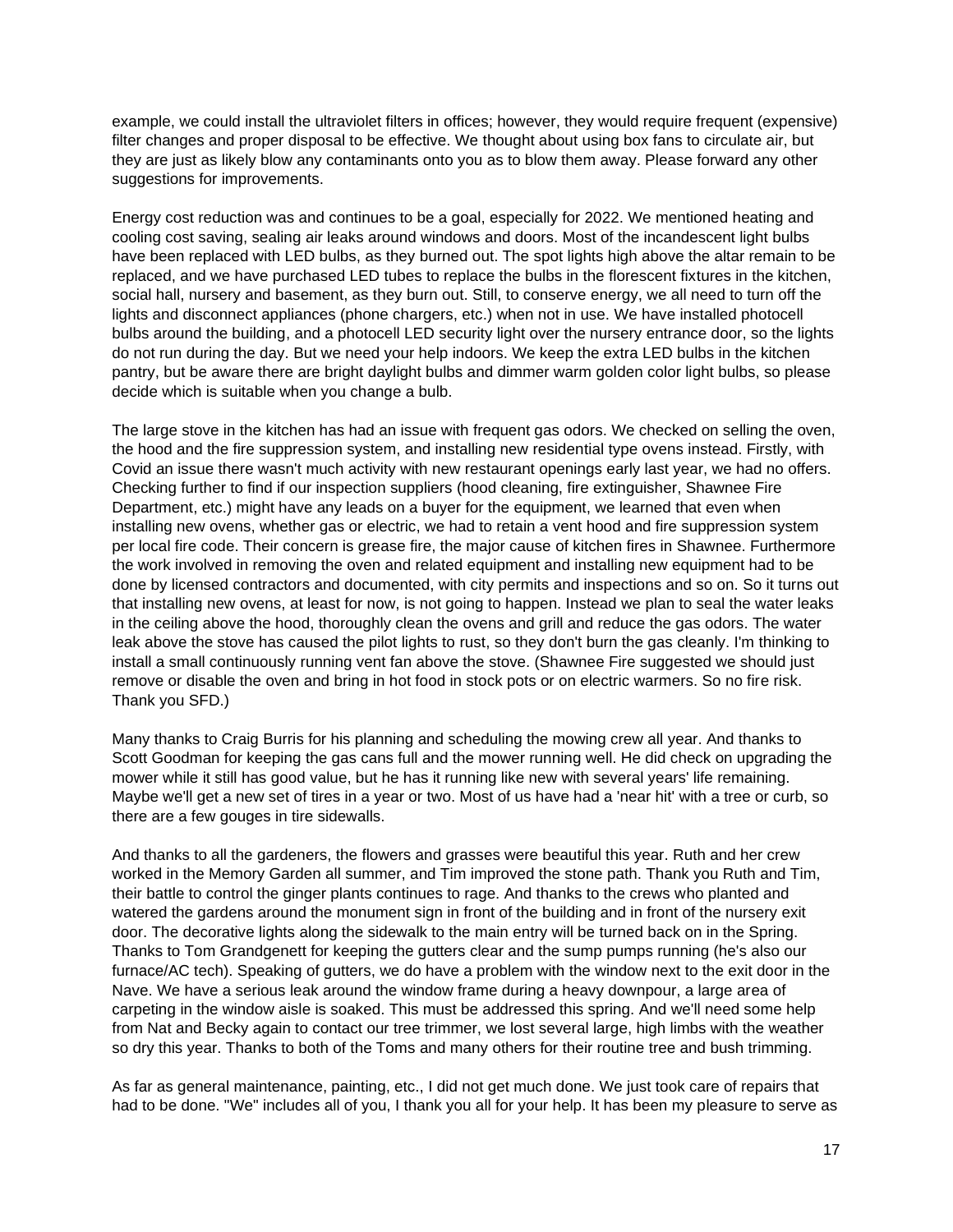your Junior Warden, since I assumed the title when Spike Speicher had to resign as Junior Warden when he became ill. I will continue to work in the gardens and probably assume a little more of the tech responsibility this year. Thanks to all that have placed their trust in me.

Dennis Phillips

#### **Children's Christian Education Rose Wrede**

It was another year of Zoom for our Sunday School kids! While we didn't meet in person that often, we had very consistent attendance on our Zoom lessons.

With the extreme coordination efforts of Ms. Debbie and the talents of our incomparable Tech Team, we were able to produce a Passion Play video. The Passion Play is often the Sunday School's intergenerational retelling of the days leading up to the crucifixion of Jesus and the days following. There has always been strong support from all the Sunday School families, and also the rest of the parish for this production. This year the Passion Play was filmed in segments and with different families doing different parts. This was to provide the safest experience during the pandemic. Every family had their own area and there was not intermixing while doing different parts. The amazing Tech Team then took all the shots and edited everything together to make one cohesive film. It was played during the Palm Sunday Online Worship service. Thanks to Debbie Fowler for organizing, making props, setting the scene and being the narrator of this productions. A huge thanks to Dennis and Tom for filming and for the hours of work they did in "post production." It takes a long time to edit film together. Thanks also to all the families that helped this production: Rose Wrede, Cheryl Ball, Sabin family, Keller/Johnston family, Jaquish/Beaulieu family, Maendele/Hoffman family and the Pfau family.

The Sunday School took a break during summer, but made the decision to meet at Deanna Rose in June. They had not seen each other in person for quite a while and fun was had by all.

This was followed by our VBS in July – Knights of the North. We were a small group this year but we stayed safe and had all participants and volunteers wear masks. Ms. Debbie did an excellent job on all the scenes and props. Thanks also to Michelle McDaniel and all the volunteers for helping with this year's VBS.

It was back to Zoom in the fall! Although in-person worship had started, the vaccine was not available for children to get. The teachers made the decision to continue on Zoom until the time when the vaccine would be available for the students.

Many of our lessons centered around different saints through the fall including St. Francis of Assisi and Saint Mary. Some of our Sunday School kiddos came to the Blessing of the Animals outdoor service. It was great to be worshipping together again during this day.

As the holidays approached, we decided that if we took precautions then we could have our annual St. Nick Day again. All participants were masked and it was a great day of crafts and togetherness. Thanks to everyone who helped with this event.

We are looking forward to continuing on Zoom through the new year and until a time when we feel it's safe to be in our small classroom together.

Thanks to Ms. Debbie, Ms. Rose, Ms. Cheryl and Ms. Christy for another great year of Sunday School!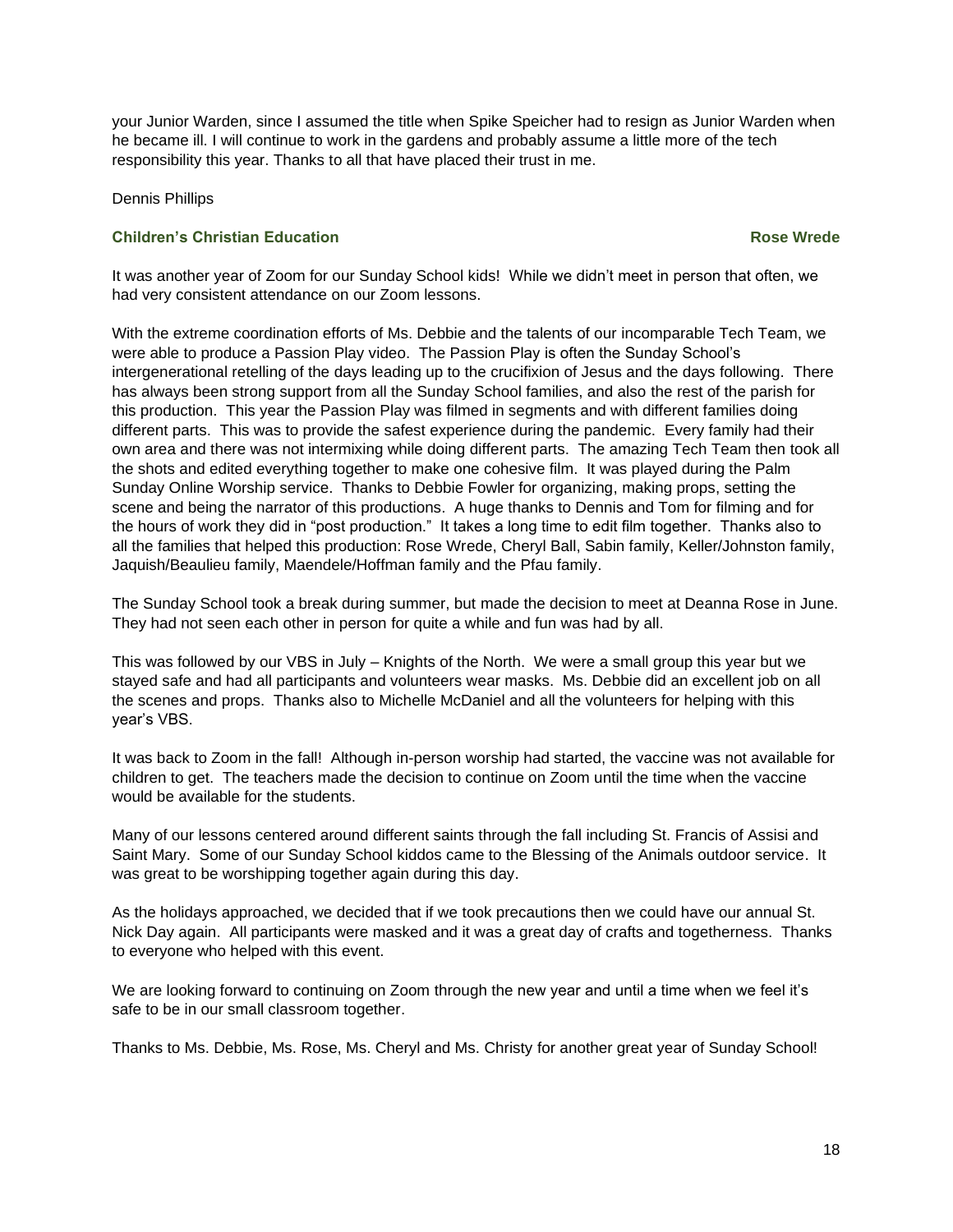#### **Hospitality Christine Uhrmacher**

Thanks to everyone who helped with the Chiefs Tailgate Chili and also Bishop Bascom's visit. Hope Hospitality gets a lot busier soon!

Please contact Christine Uhrmacher if you are interested in serving on the Hospitality Team!

#### **Music Report Tom Schrempp Music Report** 2004 **Tom Schrempp**

It's been quite a crazy year for Music! We started the year with only streamed services and Dr. Jacob Hofeling playing organ live for the streamed services. The Choir met virtually from time to time on Zoom. In March we pre-recorded music sung by Julia Kasten and played by Jacob for use on future streamed services. Abby Green played trumpet on some of the backing tracks for these recordings.

On several occasions, Jacob livestreamed classes from our Nave teaching organ playing to the BYU Music School.

On Easter we had to a live outdoor service with a Bell Choir performance and a Choir recording where each member recorded their part at home and Jacob assembled them into a video. After Easter, the Choir and Bell Choir met multiple times outdoors in masks to rehearse.

In May, Julia and Jacob performed live during our livestreamed services and the Bell Choir recorded a performance that was played on the livestream service on May 15. On May 23, at the first indoor service, members of the choir sang live with Julia Kasten.

On June 6 with Bishop Kathleen Bascom presiding, the Choir sang an Offertory Anthem. During the summer choir break, Abby and Julia, sang as our cantor at services.

In August, we learned sadly that Jacob was offered a position at St. Mark's Catholic Church and was leaving us. We sent him off wishing him the best in his new position and Boyd Ahrens began subbing on organ eventually becoming our interim organmaster. The choir has not formally met this fall, but has joined in with Abby and Julia to sing during services. Several choir members joined with Abby at Carols by Carlight to sing a Capello when our accompanist was unable to make it.

Through the year, the Music Selection Committee consisting of Father Jonathan, Christy Keller, Tom Schrempp, and Jacob Hofeling till his departure and later with Boyd Ahrens met regularly to select the hymns and songs for our services.

All in all, it's been a challenging year for music, but some amazing things were accomplished. Thanks and blessings, Tom

#### **Outreach Report**

#### Little Free Pantry **Tim Rohrer** Controller Controller Controller Controller Controller Controller Controller Controller Controller Controller Controller Controller Controller Controller Controller Controller Controller Con

Thank you to everyone who has continued to support our Little Free Food Pantry. This ministry has been extremely beneficial in helping those in need put food on the table during a time in which many families are struggling with health and maintaining steady employment. The Little Free Pantry has been very well received in our immediate church neighborhood since its inception and continues to be strongly supported by church members and the local community alike.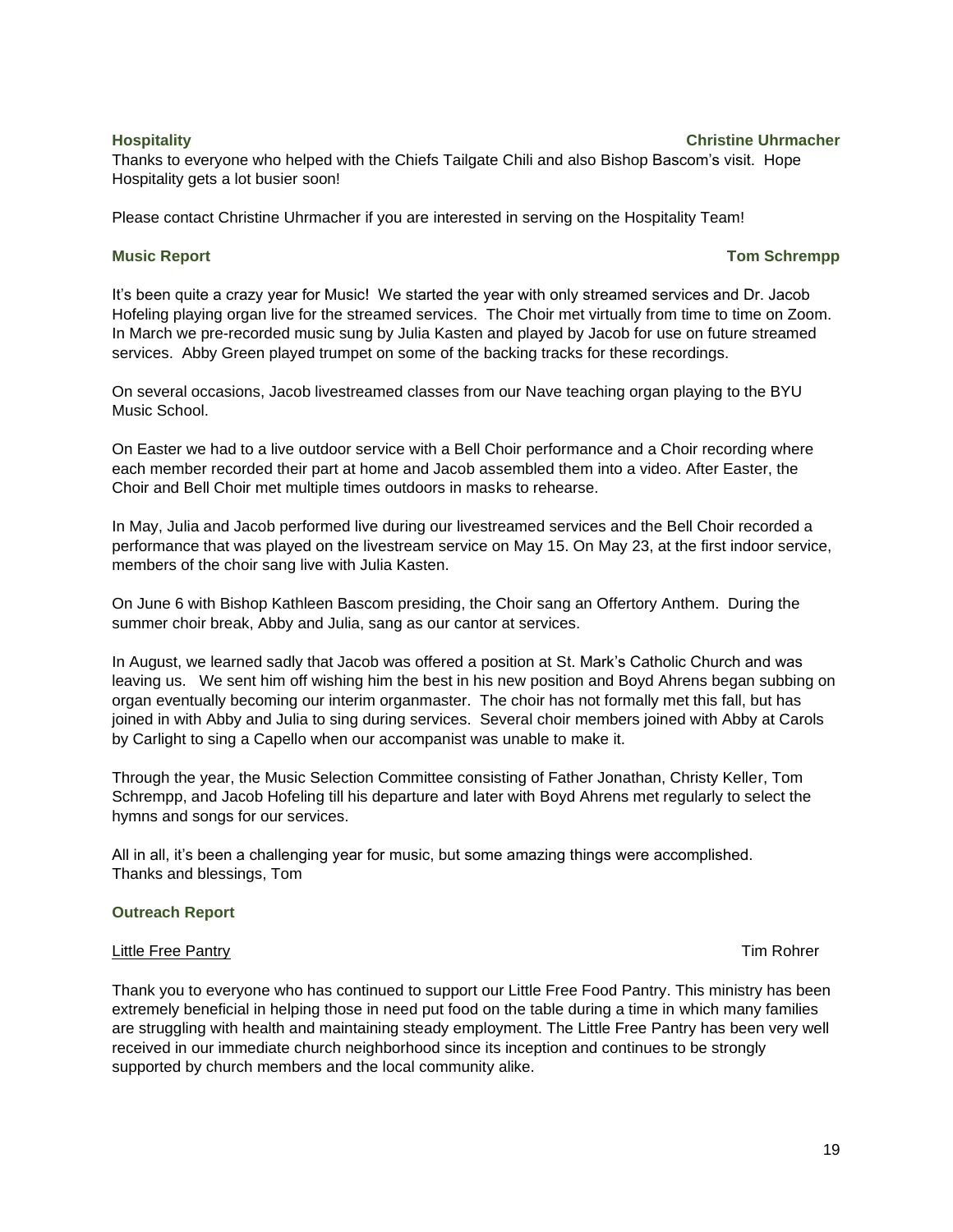"Very truly I tell you, the bird that flies through the air worries not where his next meal will come from, fore he knows when he is hungry, my father will feed him." Any food or toiletry donation you can provide is of great help and is welcomed at any time throughout the year. Tim Rohrer

### Red Cross Blood Drive Tim Rohrer Tim Rohrer Tim Rohrer Tim Rohrer

Thank you to everyone who participated as a volunteer or a blood donor at the last blood drive St. Luke's hosted in November of 2021. The American Red Cross has been very appreciative of St. Luke's willingness and help in hosting these mobile events. Our last drive netted seventeen (17) units of blood that were distributed to hospitals in the Belton and St. Louis, Missouri area. The need for blood remains at an all-time high and the Red Cross has again approached St. Luke's about partnering with them on a future drive. We are tentatively looking at a date in May 2022 to again host. More details about the event will follow in your Enews.

### **Stewardship** Melissa Pfau **in the United Steps in the United Steps in the United Steps in the Melissa Pfau in the United Steps in the United Steps in the United Steps in the United Steps in the United Steps in the United**

The pandemic affected the way we did Stewardship again this year. Father Jonathan, along with our Vestry, came up with the theme "Coming Back in Gratitude." This was an extension of last year's theme "Tapestry of Thanksgiving." Keeping in mind what everyone was grateful for in 2020 and moving forward into this year where we were able to meet and worship in our building. It was Father Jonathan's idea to include a puzzle piece with each pledge we sent out, because as he stated in his letter " Each piece is important to make us complete." We are not complete without the help of all of you. Your generosity amazes me every year that we do Stewardship.

I want to thank June Cassingham, Judy Hoffman, Rose Schrempp and Father Shawn Streepy for their willingness to get up in front of everyone and tell you why they pledge. It is not easy to speak to a group of people and I am very grateful to them for doing so. We had about 42 member families pledge for a total of \$147,694. That is amazing!

Eventually, I am hoping that we will be able to meet in person when stewardship rolls around in October.

### **Tech Team Dennis Phillips**

It's been quite a year for the Tech Team! We began streaming the 10:30 services in 2020 and have continued doing so throughout 2021. We started the year with a pile of equipment in the middle of the Nave using a Camcorder and various tablets and smartphones to stream the services, working to improve the quality of our work continually. We mixed live performances with pre-recorded performances by our music team. We assisted the Men's Group in preparing route maps to deliver the Shrove Tuesday/Ash Wednesday packages. For Palm Sunday and Vacation Bible School we pre-recorded performances by the Sunday School to be streamed at services. On Easter we moved our equipment outside and streamed the live services there. In May we moved back indoors and assisted Jacob Hofeling in livestreaming a BYU Organ Music class from the Nave using St. Luke's Organ to make the presentation.

Dennis Phillips designed and constructed a custom Audio/Video Table where we could integrate our streaming equipment in one place by the Baptismal Font and we put it in place in July. In August, we installed 2 PTZ (Pan/Tilt/Zoom) Cameras with remote controls that significantly improved our video quality and allowed remote operation from the A/V Table.

The Team set up Carols By Carlight with lights, sound and FM broadcasting to the cars.

All year long we have streamed our services to YouTube. In the middle of the year we began streaming to Facebook also, although the Facebook stream has been hit and miss so far.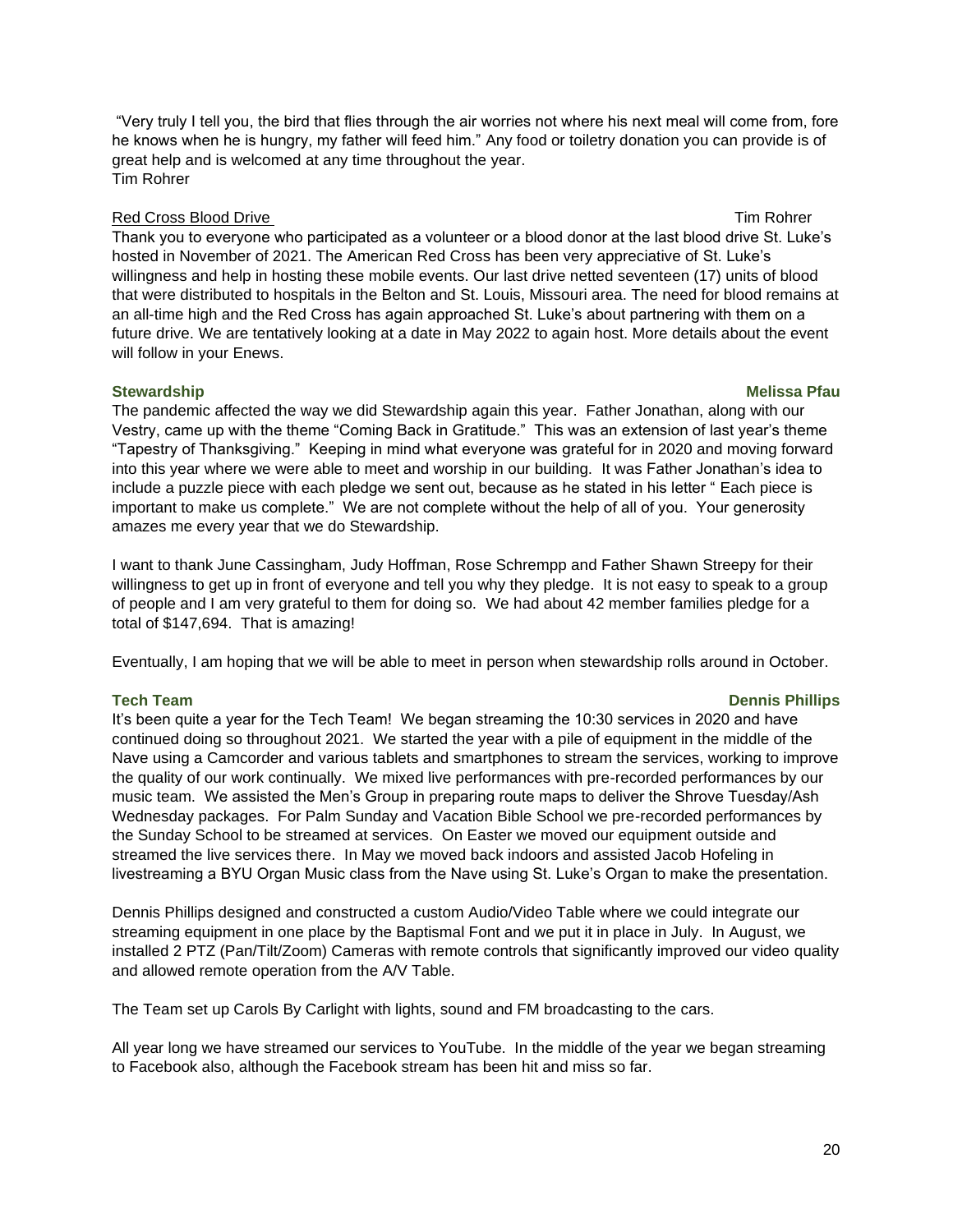Dr. Wayne Fowler has monitored and performed troubleshooting on our network throughout the year. Tom Schrempp has coordinated licensing and software support throughout the year. Tim Rohrer and Melissa Pfau have stepped up to help with the streaming of services and Melissa continues to do an outstanding job of preparing the weekly service bulletins and designing the music slides for the eHymnboard and streaming services.

If you have any interest in learning to operate a live streaming setup please contact Tom or Dennis for some training. It is a rewarding ministry.

#### **Treasurer's Report Community Community Community Community Community Community Community Community Community Community Community Community Community Community Community Community Community Community Community Community Co**

Thank you to everyone who continued sending in their pledges during the pandemic. Our church is only as strong as its members and we are thankful for your support.

I'm blown away by everyone's support in 2021! We went into the year expecting a large deficit, but so many people stepped up to cut that deficit down.

Thank you to Steve Mann for doing everything and for graciously answering all my questions.

Thank you also to Adrian our bookkeeper for his knowledge and hard work.

There are not enough thanks to express my gratitude to everyone who pledged for 2022. We still don't know what is going to happen, but your commitment to St. Luke's and its prosperity is evident in your generous donations.

#### **Ushers Report Brenda Carl**

I want to thank all the ushers. You have been faithful servers & always with a smile for anyone entering the Nave on Sunday morning. You are an excellent group to serve with in these trying times. You fill in when needed and support each other. Thanks to Tom G., Chuck P., Nat C, Craig B., Herman H., Jim D., Victor C.. You make serving as ushers so easy.

Serving with The Lord Brenda C, Head Usher

#### **Worship Schedule, Lay Eucharistic Ministers, Tellers, Lay Readers, Mowers Craig Burris**

To say that year 2021 was chocked full of frustration and sometimes fear is to utter one of the years understatements. In some areas scheduling Lay participation in serving God in this Parish became challenging. I am happy to report that most of our volunteers stayed faithful which made the project easier, but in some areas such was not so. For instance:

Our Altar Guild consists now of two people and one of them had a health issue that required a time of laying off serving. Having only one person to schedule made that easy but Victor Clarke should be well thanked for remaining "on the job".

Fr. Jonathan asked that I look into having lay participation at the 8:30 service mirroring the 10:30. That proved not to be feasible so our LEMs volunteered to serve in this capacity. With one LEM also experiencing a health problem that cut done the amount of serving, scheduling that got a bit trying. Again, a volunteer from the past, Rose Wrede, stepped up to help either as a LEm or Lay Reader. Thank you Rose.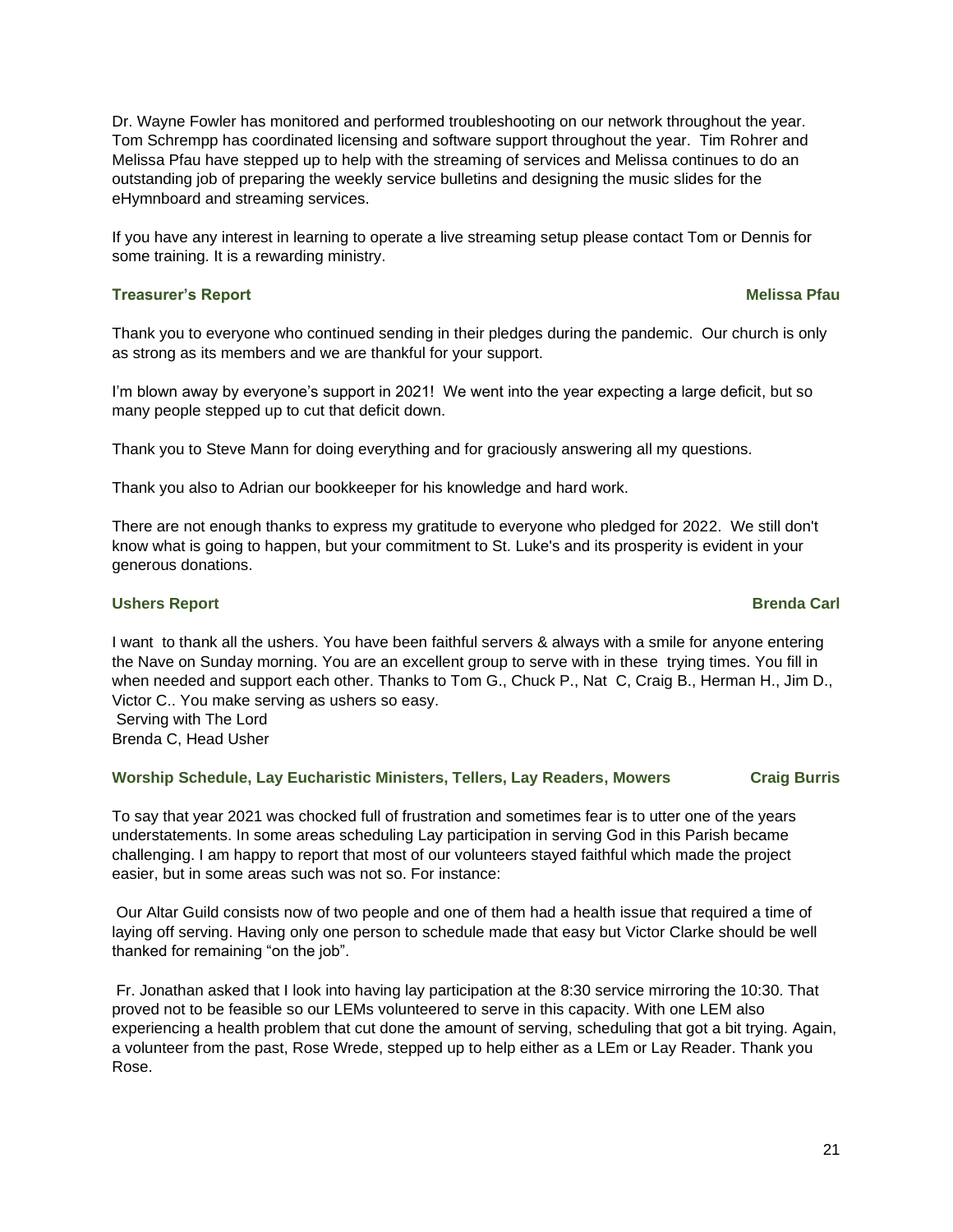The Counting team which once consisted of eight people, unfortunately, also has been hit with health situations and one needed elsewhere. Scheduling in this area is difficult due to requirements from the Diocese. But, we got it done each week in a timely manner. While I am grateful to all those on the team my special thanks goes to Cheryl Ball who made herself available many times in helping me get things completed.

With how way this Parish, and all Parishes, have been required to make changes due to the ongoing pandemic and ours coupled with other health issues, it is a "breath of fresh air" to be able to report that the usher volunteers and the hard working mowers have remained not only faithful in their duties but healthy. Which is a real blessing. Why? Because, while ushering seems to be not too difficult, it requires dedication and will return to a more detailed job when we are able to return to our pre pandemic service method.

Keeping our grounds looking neat and well groomed is the task our mowers take on each spring, summer and fall period of the year. Along with ushering would become a burden for each if having to commit too many days a month to do so. Having such dedicated people along with a mower that is somewhat an ease to operate, relieves us all of a burden and makes it a joy to serve.

It may seem in singling some people out for special thanks means a lesser amount of gratitude on my part to all. This is simply not the case. My heartfelt thanks goes to all who serve each and every week we can, consistently and so very well.

Craig Burris

### **Bylaws and Canons**

<span id="page-21-0"></span>Bylaws of St. Luke's Shawnee

Article 3. Communicants and Members of Corporation.

Section 1. A Communicant in Good Standing is any natural person who meets the requirements and standards prescribed in the Diocesan Canons.

Section 2. All adult communicants, at least 16 years of age, in good standing as determined by the Rector or other Priest-in-charge, are qualified electors; that is to say, entitled to vote on all Parish affairs, and be members of this Corporation.

Section 3. Any qualified elector, eighteen (18) years of age or older, is eligible for election to any office in this Church Parish and in this Corporation. Both the Corporation and Church Parish have the same offices, and their incumbents shall be officers of both.

Section 4. Membership in this Corporation shall cease when the members cease to be a communicant in good standing in this Church Parish.

### Canons of the Episcopal Diocese of Kansas

CANON I.1 Definitions

Member – Pursuant to General Canon, all persons who have received the sacrament of holy baptism with water in the name of the Father and of the Son and of the Holy Spirit, whether in this Church or in another Christian church, and whose baptisms have been duly recorded in this Church, are members. Members shall be listed on the parish register of one parish in this Diocese with which they are associated pursuant to the provisions of General Canon.

Member of Governing Board – A member elected to one of the governing bodies in the church, which shall include parish Vestries, Diocesan Convention, Provincial Synod and General Convention. Unless this requirement is specifically excused by the Ecclesiastical Authority, it shall be a prerequisite to such election that the member be confirmed in accordance with General Canon.

CANON IV.5 Of Self Governing Parishes